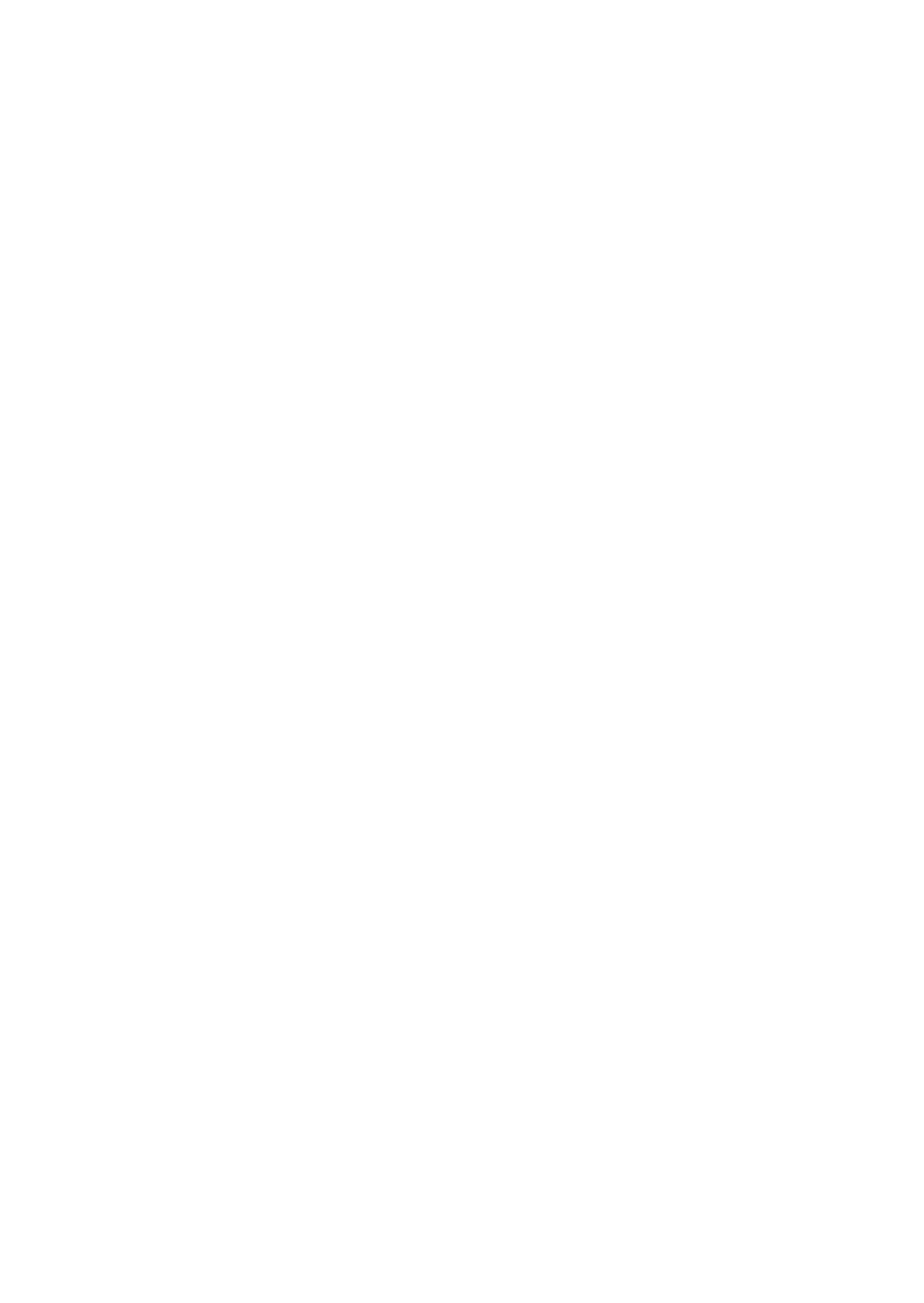## THEORETICAL AND EXPERIMENTAL STUDIES OF BEAM BIMORPH PIEZOELECTRIC POWER HARVESTERS

SHUDONG YU, SIYUAN HE AND WEN LI

This paper presents a theoretical model for simulating a piezoelectric beam bimorph power harvester consisting of a laminated piezoelectric beam, a proof mass, and an electrical load. The vertical offset of the proof mass center from the beam centroid couples the bending and longitudinal motions, which makes it necessary to consider both longitudinal and lateral vibrations simultaneously. Experiments were carried out on a beam bimorph prototype mounted on a shaker to measure the electrical output. Numerical results obtained using the proposed procedure for piezoelectric bimorph power harvesters are in good agreement with the experimental data.

### 1. Introduction

Power harvesting devices scavenge energy from ambient mechanical vibrations. When a cantilever bimorph piezoelectric beam is attached to a vibrating base, electrical energy is produced continuously. Devices of this kind are often used to replace or extend the life time of electrochemical batteries for wireless sensors, implanted medical devices, handheld electronic devices, and other portable electronic devices [\[Roundy et al. 2004;](#page-19-0) [Yang 2006;](#page-19-1) [Liao and Sodano 2008\]](#page-19-2). Compared with other energy scavenging methods such as electromagnetic [\[Glynne-Jones et al. 2004\]](#page-19-3) and electrostatic methods [\[Mitcheson](#page-19-4) [et al. 2004\]](#page-19-4), piezoelectric vibration based energy harvesting systems have been attracting a lot of attention recently because of their simple structure, direct conversion of vibration energy into electrical energy with a high voltage level, lower number of additional electrical components, and not requiring an electric power source [\[Sodano et al. 2004;](#page-19-5) [Anton and Sodano 2007\]](#page-19-6). The most popular structures for vibration based piezoelectric power harvesting systems are piezoelectric cantilever (unimorph or bimorph) beams, which are suitable for small amplitude ambient vibration. Most test results available in the literature were obtained for sinusoidal mechanical motion. Cantilever-type energy harvesting devices function most effectively when the excitation frequencies vary in the vicinity of the fundamental resonant frequency of the electromechanical system.

Models of distributed-parameter energy harvesting systems were presented in **Erturk** and Inman [2008b\]](#page-19-7), and approaches based on modal analysis were proposed to solve the dynamical response of the electromechanical system. An energy-based formulation of piezoelectric structures is given in [\[Dutoit](#page-19-8) [et al. 2005\]](#page-19-8). Some simplified analytical models for a cantilever piezoelectric beam energy harvester are available in the literature. However, as pointed out in [\[Erturk and Inman 2008a\]](#page-19-9), errors were unfortunately present in deriving the simplified analytical solutions in several published papers. The authors of the current paper also had the opportunity to examine the analytical results published in the literature, and observed that errors and mistakes of a nontypographical nature indeed existed in the earlier works

*Keywords:* power harvesting, finite element modeling, piezoelectric structures, bending, axial deformation, rotary inertia.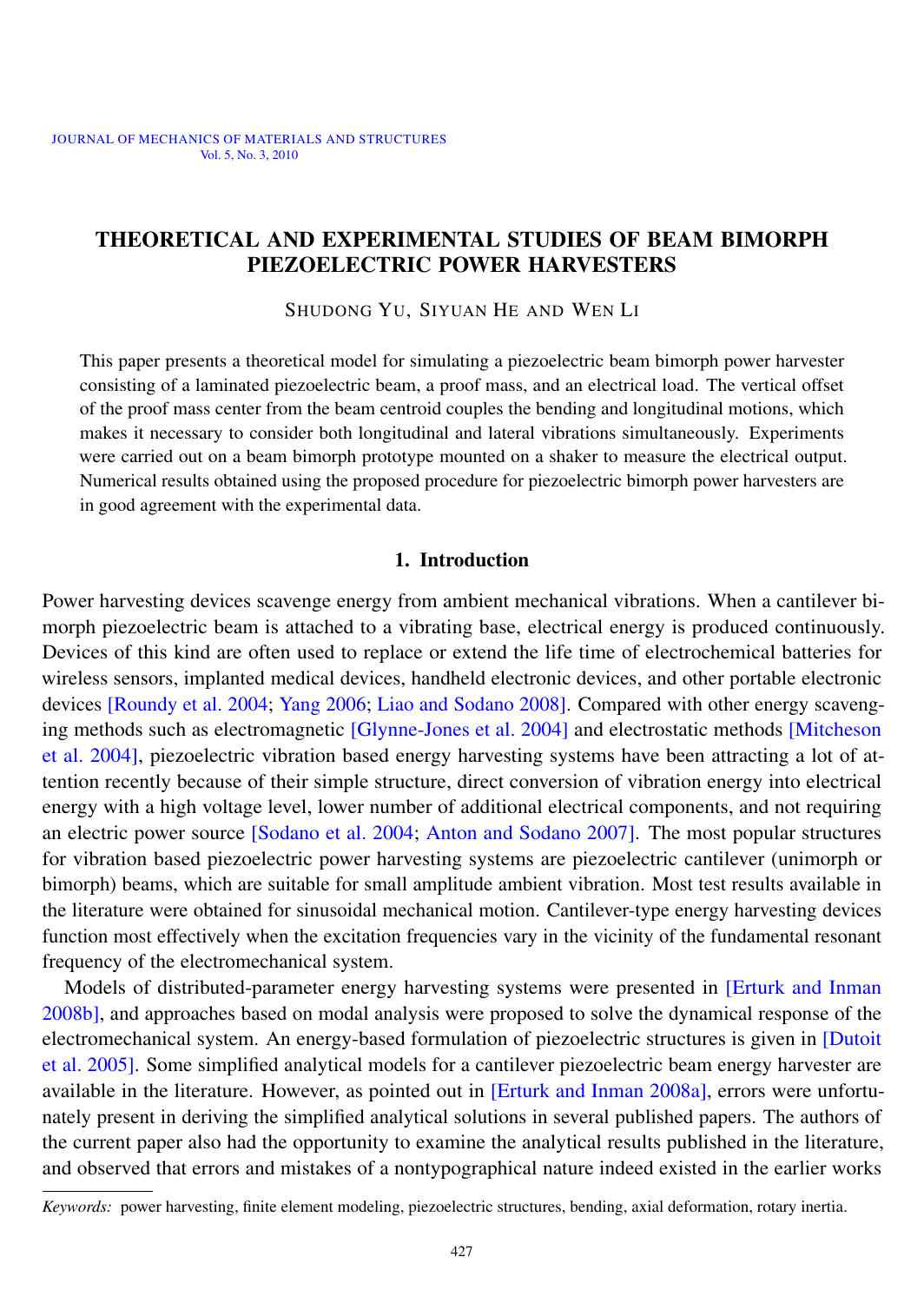concerning the derivations of analytical solutions for bimorph piezoelectric structures. The timely paper [\[Erturk and Inman 2009\]](#page-19-10) deals with the analytical solution for a bimorph piezoelectric beam energy harvester carrying a symmetrically placed proof mass.

In this paper, the finite element method is employed to obtain the governing equations of the electromechanical system consisting of a piezoelectric beam, a proof mass, and a resistive load. The three-node beam element [\[Yu and Cleghorn 2002\]](#page-19-11), presented in this paper, is of a higher order type and is ideal for dynamic problems. The authors anticipate that energy harvesting devices of this type can be modeled accurately using the proposed method. Effects of mass, mass moment of inertia, and offsets of the mass center with respect to the mass-beam interface can be studied for a proof mass of general configuration.

#### 2. Formulation of mechanical and electrical energies

A piezoelectric power harvester consisting of a piezoelectric bimorph beam and a proof mass is sketched in [Figure 1.](#page-2-0) The piezoelectric beam is clamped onto a vibrating base. As the base vibrates, the mechanical energy is converted into electrical energy through the piezoelectric power harvester. In this section, the mechanical (kinetic, strain, and dissipative) energy, the electrical energy, and the electrical work done on a power-consuming resistor are studied and related to a set of electromechanical variables.

*Axial strain.* The axial strain everywhere in the piezoelectric beam is induced by the axial and lateral deformations in the *x*-*z* coordinate plane (see [Figure 1\)](#page-2-0). Within the context of classical beam theory, a plane of a beam normal to its neutral axis before deformation remains a plane and normal to the deformed neutral axis after deformation. The total axial displacement of a material point in the beam structure,

<span id="page-2-0"></span>

Figure 1. Illustration of a typical piezoelectric power generator.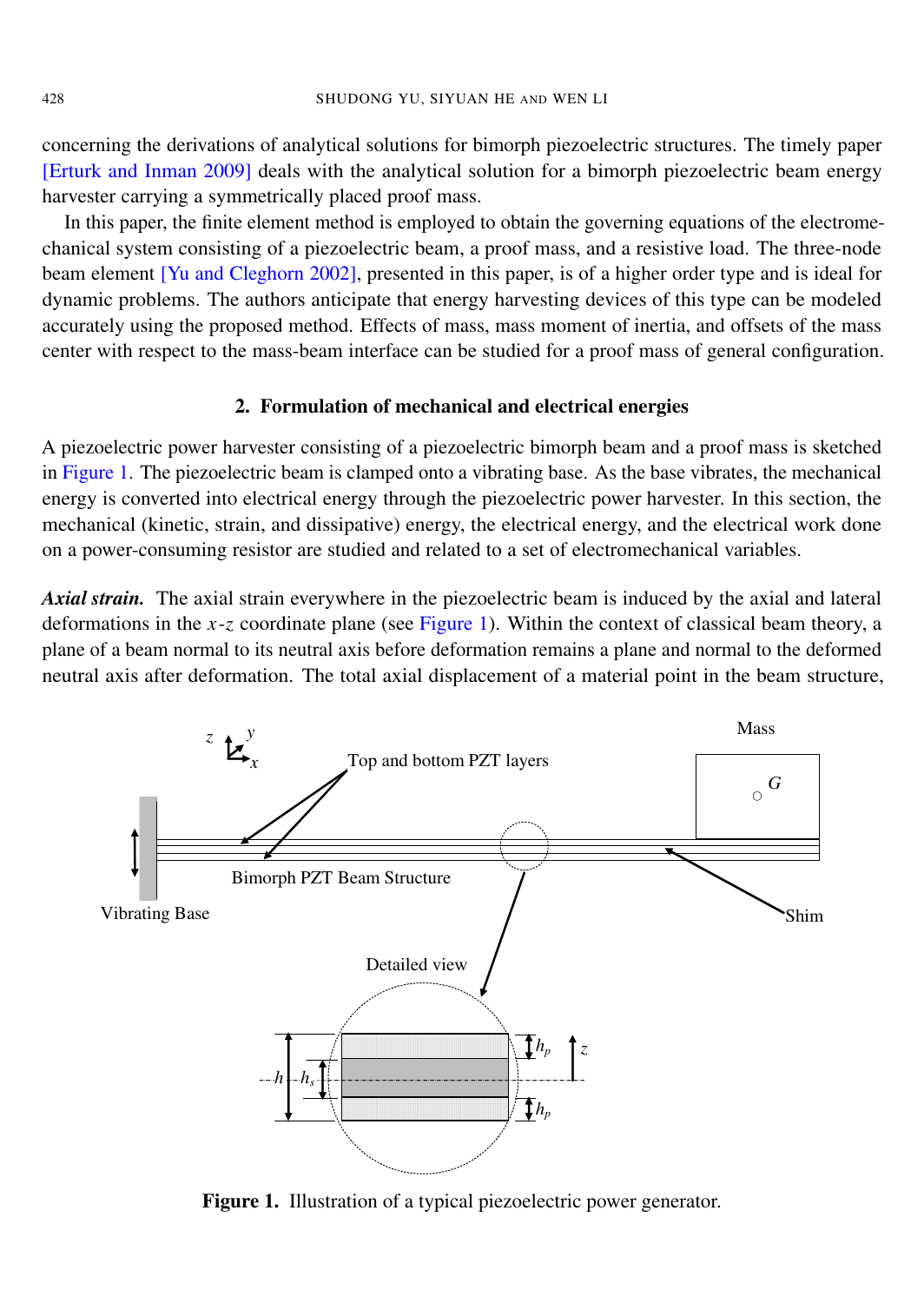bounded by  $0 \le x \le l$ ,  $-b/2 \le y \le b/2$ , and  $-h/2 \le z \le h/2$ , may be written as

$$
u(x, z, t) = u_0(x, t) - \theta(x, t)z,
$$
\n(1)

where  $u_0(x, t)$  is the axial displacement due to uniform axial stretching,  $w(x, t)$  is the lateral displacement of the centroid due to in-plane bending, *z* is the vertical distance of the material from the centroid, and *b* is the beam width.

According to Euler–Bernoulli beam theory, the angle of rotation of a beam cross section, normal to the centroid axis, is everywhere related to the slope of the deformed centroid axis as follows:

$$
\theta(x,t) = \frac{\partial w(x,t)}{\partial x}, \qquad 0 \le x \le l. \tag{2}
$$

For small deformations, the axial strain everywhere in the beam is

$$
S_1(x, z, t) = \frac{\partial u_0(x, t)}{\partial x} - \frac{\partial^2 w(x, t)}{\partial x^2} z.
$$
 (3)

*Constitutive equations.* The constitutive equation for the nonactive shim material, bounded by  $-h_s/2 \leq$  $z < h_s/2$ , may be written as

<span id="page-3-0"></span>
$$
T_{1,s} = c_{11,s} S_1,\tag{4}
$$

where  $T_{1,s}$  is the axial stress in the shim material and  $c_{11,s}$  is the modulus of elasticity of the shim material.

For the two piezoelectric layers, bounded by  $h_s/2 \le z \le h/2$  and  $-h/2 \le z \le -h_s/2$ , the constitutive equations may be written as [\[Roundy et al. 2004\]](#page-19-0)

$$
T_{1,p} = c_{11,p} S_1 - e_{31,p} E_{3,p}, \qquad D_{3,p} = e_{31,p} S_1 + \varepsilon_{33,p} E_{3,p}, \qquad (5)
$$

where  $T_{1,p}$  is the axial stress in the piezoelectric material,  $c_{11,p}$  is the elastic constant of the piezoelectric material,  $\varepsilon_{33,p}$  is the permittivity in the thickness direction,  $d_{31,p}$  is the piezoelectric constant,  $E_{3,p}$  is the electric field in the thickness direction, and *D*3,*<sup>p</sup>* is the electric displacement in the thickness direction.

A bimorph piezoelectric beam in the {3-1} mode is made of two identical piezoelectric layers at the top and bottom and a shim in the middle, which makes the structure a symmetrically laminated beam. In a symmetrically laminated beam, the axial stretching does not induce bending, and vice versa. For a composite beam of very large length-to-thickness ratios, the dominating strains and stresses in each constitutive layer are the axial strains and stresses due to the bending and axial stretching when it is operated in the vicinity of the fundamental natural frequency of the in-plane bending. Other stress components, for example the transverse shear stress, are negligible.

For piezoelectric composite beams of moderate or large thickness, the electrical field in a piezoelectric layer may vary considerably in the thickness direction [\[Wang et al. 2007\]](#page-19-12). However, for a very thin piezoelectric laminate, the electrical field across each piezoelectric layer may be considered constant in the thickness direction. In this paper, the piezoelectric structure is thin and symmetric. The following simplified relationship between the electric field and the voltage differential  $(v)$  across a single piezoelectric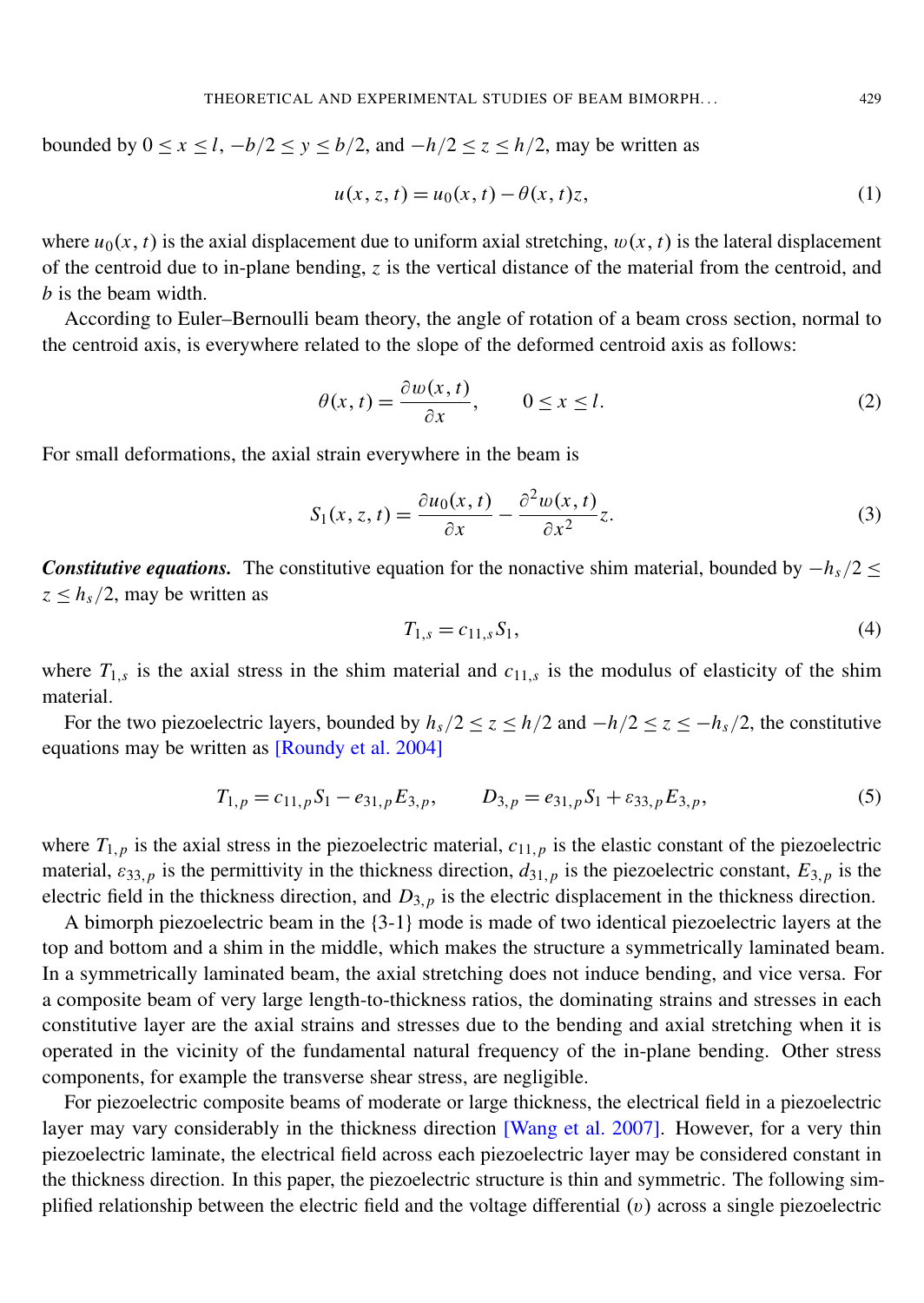layer is employed:

$$
E_{3,p} = \begin{cases} -\frac{b}{h_p} & \text{if } h_s \leq 2z \leq h, \\ 0 & \text{if } -h_s \leq 2z \leq h_s, \\ \frac{b}{h_p} & \text{if } -h \leq 2z \leq -h_s, \end{cases} \tag{6}
$$

where  $h_p$  is the thickness of the top or bottom piezoelectric layer and v is the voltage across one piezoelectric layer.

*Motion analysis.* A rigid proof mass is commonly attached to the beam at the free end to enhance power generation. When the beam-mass system is clamped to a rigid moving base, the beam-mass system participates in two motions: the rigid body motion with the base and the elastic motion relative to the base. The rigid reference motion is responsible for providing an excitation in the form of a distributed inertial force field. The relative elastic motion is desired to yield necessary straining of materials for producing electrical charges.

A beam-mass system is capable of various types of elastic deformations when the excitation frequencies vary considerably. They include bending, axial stretching/compression, and torsion. However, mertial force field. The felative effection is desired to yield fiecessary straining of materials for<br>producing electrical charges.<br>A beam-mass system is capable of various types of elastic deformations when the excitation predominantly bending in the  $x-z$  coordinate plane. The proof mass motion is of the type of general plane motion. Since the lateral motion is coupled to the lateral bending motion for nonsymmetric attachments of the proof mass, the longitudinal deformation and lateral bending are considered. Bending in the y-z coordinate plane and torsion about the  $z$  axis are negligible. xxxxxxxxxxxxxxxxxxxxxxxxxxxxxxxxxxxxxxxxxxxxxxxxxxxxxxxxxxxxxxxxxxxxxxxxxxxxxxxxxxxxxxxxxxxxxxx xxxxxxxxxxxxxxxxxxxxxxxxxxxxxxxxxxxxxxxxxxxxxxxxxxxxxxxxxxxxxxxxxxxxxxxxxxxxxxxxxxxxxxxxxxxxxxx

To determine the deformations of a flexible beam at time *t*, a set of moving coordinates fixed to the moving ground are employed. For translational base motion in the vertical direction, the base-fixed coordinate translates with velocity  $\dot{v}_b$ . A material point *P*, located a distance *x* from the reference point on the neutral axis before deformations, as shown in [Figure 2,](#page-4-0) moves to  $P'$  after deformations. If the

<span id="page-4-0"></span>

Figure 2. Sketch of deformed piezoelectric structure with respect to the reference configuration.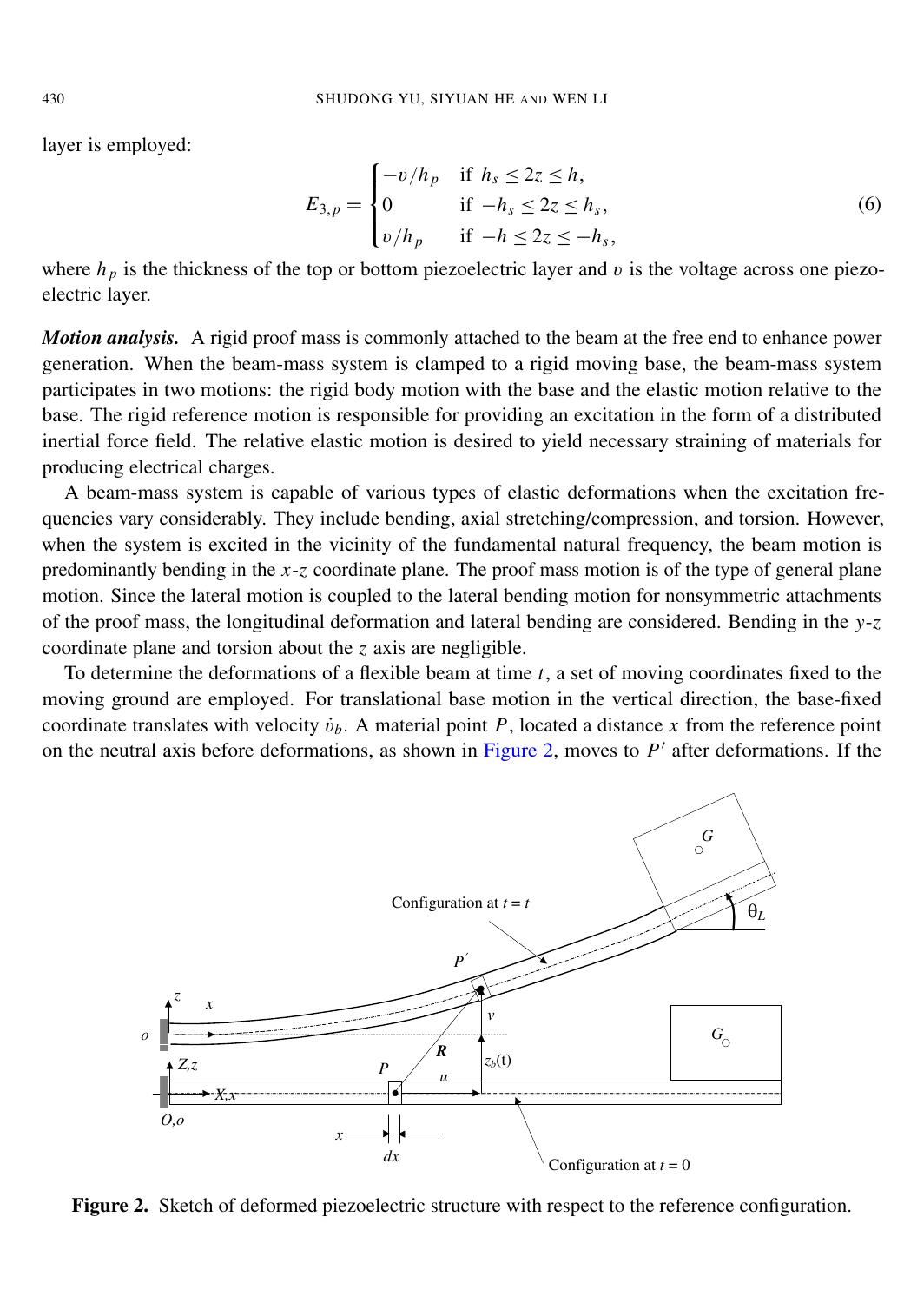longitudinal and lateral displacements measured with respect to the body-fixed coordinate system *x*-*z* are  $u(x, t)$  and  $w(x, t)$ , respectively, the absolute position of *P*<sup> $\prime$ </sup> may be written in terms of the base-fixed coordinates as

$$
\boldsymbol{R} = \left\{ \boldsymbol{e}_x \ \boldsymbol{e}_y \right\} \begin{Bmatrix} x + u_0(x, t) \\ w_b(t) + w(x, t) \end{Bmatrix}, \tag{7}
$$

where  $\mathbf{R}_{o}$  is the rigid-body position vector of reference point *o*, and  $\mathbf{e}_{x}$  and  $\mathbf{e}_{y}$  are the two unit vectors of the base-fixed coordinate system. For a nonrotating base motion, these two unit vectors are constant and identical to the unit vectors in the space-fixed coordinates.

The velocity of point  $P'$  may be written in the body-fixed coordinate system as

$$
\dot{\mathbf{R}} = \left\{ \boldsymbol{e}_x \ \boldsymbol{e}_z \right\} \left\{ \begin{matrix} \dot{u}_0 \\ \dot{w}_b + \dot{w} \end{matrix} \right\},\tag{8}
$$

where  $\dot{w}_b$  is the velocity of the vibrating base and  $\dot{u}_0$  and  $\dot{w}$  are the time rates of longitudinal and lateral deflections with respect to the moving coordinate system.

*Kinetic energy.* The kinetic energy of the dynamical system may be conveniently written as

$$
T = T_{\text{beam}} + T_{\text{mass}},\tag{9}
$$

where *T*beam is the kinetic energy of the beam and *T*mass is the kinetic energy of the proof mass plus the portion of the beam bonded to the mass.

The kinetic energy of the beam may be written as

$$
T_{\text{beam}} = \underbrace{\frac{1}{2} \int_0^l \bar{m} \dot{R}^2 dx}_{\text{translation}} + \underbrace{\frac{1}{2} \int_0^l \bar{i}_y \dot{\theta}^2 dx}_{\text{rotational}},
$$
\n(10)

where  $\bar{m}$  is the mass of the beam per unit length,  $\bar{i}_y$  is the mass moment of inertia of the beam about the *y*-axis per unit length, and  $\dot{\theta}$  is the rate of the angle of rotation of a plane normal to the centroid. For a symmetrically laminated beam of constant width *b*, we can compute  $\bar{m}$  and  $\bar{i}_y$  by

$$
\bar{m} = \sum_{k=1}^{n} \rho_k h_k b, \qquad \bar{i}_y = \frac{1}{3} \sum_{k=1}^{n} \rho_k b \{ (z_2^{(k)})^3 - (z_1^{(k)})^3 \}, \tag{11}
$$

where  $z_1^{(k)}$  $\binom{k}{1}$  and  $z_2^{(k)}$  $\alpha$ <sup>(k)</sup>) are the *z*-coordinates of the lower and upper faces of *k*-th layer,  $\rho_k$  is the density of the material in  $k$ -th layer, and  $h_k$  is the thickness of  $k$ -th layer. For large length-to-thickness ratios, the rotary inertia of the beam bimorph is very small, and will be ignored in this paper.

The kinetic energy of the proof mass attached to the free end of the piezoelectric beam structure may be written as

$$
T_{\text{mass}} = \frac{1}{2}m[\dot{X}_G^2 + \dot{Z}_G^2] + \frac{1}{2}J_{G,y}\dot{\theta}_l^2,
$$
\n(12)

where  $\dot{X}_G$  and  $\dot{Z}_G$  are the velocities of the proof mass center along the *x* and *z* directions respectively,  $J_{G, y}$  is the mass moment of inertia of the proof mass about the  $y_G$  axis, *m* is the mass of the proof mass, and  $\dot{\theta}_l$  is the angle of rotation of the beam at  $x = l$ .

At a given instant, the proof mass center is related to the beam deflection as

$$
X_G = u_{0,l} + a_G \cos \theta_l - c_G \sin \theta_l, \qquad Y_G = w_b + w_l + a_G \sin \theta_l + c_G \cos \theta_l,
$$
 (13)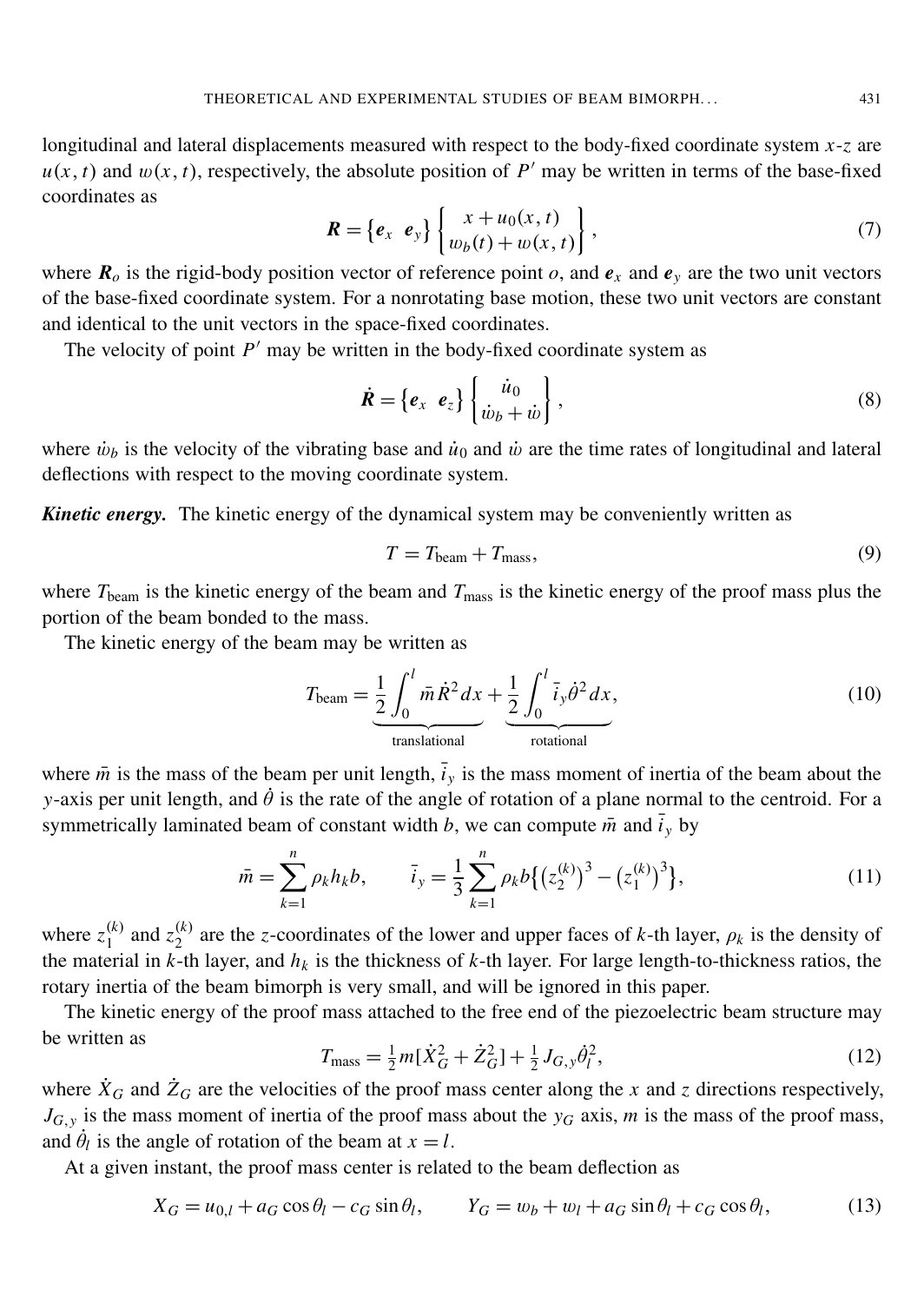where  $a_G$  and  $c_G$  are the axial and lateral distances, respectively, of proof mass center  $(G)$  with reference to the end point of the beam neutral axis at  $x = l$ , and  $u_{0,l}$  and  $w_l$  are the axial and lateral deformations of the beam at  $x = l$ .

Finally, the kinetic energy of the proof mass may be written as

$$
T_{\text{mass}} = \frac{1}{2}m(\dot{X}_G^2 + \dot{Y}_G^2) + \frac{1}{2}J_{G,y}\dot{\theta}_l^2.
$$
 (14)

*Strain energy.* The strain energy of the composite beam associated with the longitudinal and lateral deformations is

<span id="page-6-0"></span>
$$
V = \frac{1}{2} \int_{V_p} T_{1,p} S_1 dV_p + \frac{1}{2} \int_{V_s} T_{1,s} S_1 dV_s
$$
  
= 
$$
\frac{1}{2} \int_{V_p} c_{11,p} (S_1)^2 dV_p + \frac{1}{2} \int_{V_p} e_{31} h_p^{-1} v S_1 dV_p + \frac{1}{2} \int_{V_s} c_{11,s} (S_1)^2 dV_s,
$$
 (15)

where  $V_s$  is the volume of the shim material and  $V_p$  is the volume of the piezoelectric material.

Substituting  $(3)$  into  $(15)$ , the strain energy for the symmetrically laminated composite beam may be expressed in terms of a line integral as

$$
V = \frac{1}{2} \int_0^l R_u \left(\frac{\partial u_0}{\partial x}\right)^2 dx + \frac{1}{2} \int_0^l R_w \left(\frac{\partial^2 w}{\partial x^2}\right)^2 dx - \frac{1}{2} \int_0^l \gamma \frac{\partial^2 w}{\partial x^2} v \, dx,\tag{16}
$$

where

$$
R_u = 2c_{11,p} 2A_p + c_{11,s} A_s, \t R_w = c_{11,p} I_p + c_{11,s} I_s, \t \gamma = 2e_{31} A_p \bar{z}_p h_p^{-1}, \t A_p = \frac{1}{2} b(h - h_s),
$$
  
\n
$$
A_s = bh_s, \t I_p = \frac{1}{12} b(h^3 - h_s^3), \t I_s = \frac{1}{12} bh_s^3, \t \bar{z}_p = \frac{1}{4} (h + h_s).
$$

*Electrical energy.* The electrical energy in the two layers of piezoelectric material may be written as

$$
W_e = \frac{1}{2} \int_{V_p} E_3 D_3 dV = \frac{1}{2} \int_0^l \gamma v \frac{\partial^2 w}{\partial x^2} dx + 2 \left( \frac{1}{2} c_0 v^2 \right),\tag{17}
$$

where  $c_0 = \varepsilon_{33} b l h_p^{-1}$ .

*Energy dissipation.* Energy loss in a vibrating piezoelectric structure can be handled mathematically if it is in a form of proportionality damping. The proportionality damping accounts for both the environmental damping due to the viscosity of the surrounding medium and the internal structural damping. Within the context of Lagrange equations, the Rayleigh dissipation function is an effective way of bringing damping into consideration. The energy loss function may be assumed as

$$
U = \frac{1}{2} \int_0^l \alpha_u \bar{m} \dot{u}_0^2 dx + \frac{1}{2} \int_0^l \alpha_w \bar{m} \dot{w}^2 dx + \frac{1}{2} \int_0^l \beta_u R_u \Big(\frac{\partial \dot{u}_0}{\partial x}\Big)^2 dx + \frac{1}{2} \int_0^l \beta_w R_w \Big(\frac{\partial^2 \dot{w}}{\partial x^2}\Big)^2 dx,
$$
 (18)

where  $a_u$ ,  $a_w$ ,  $\beta_u$ , and  $\beta_w$  are proportionality constants. Their values are not determined individually. Instead, a combined damping ratio associated with a particular mode is measured and used in simulations for a specific setup.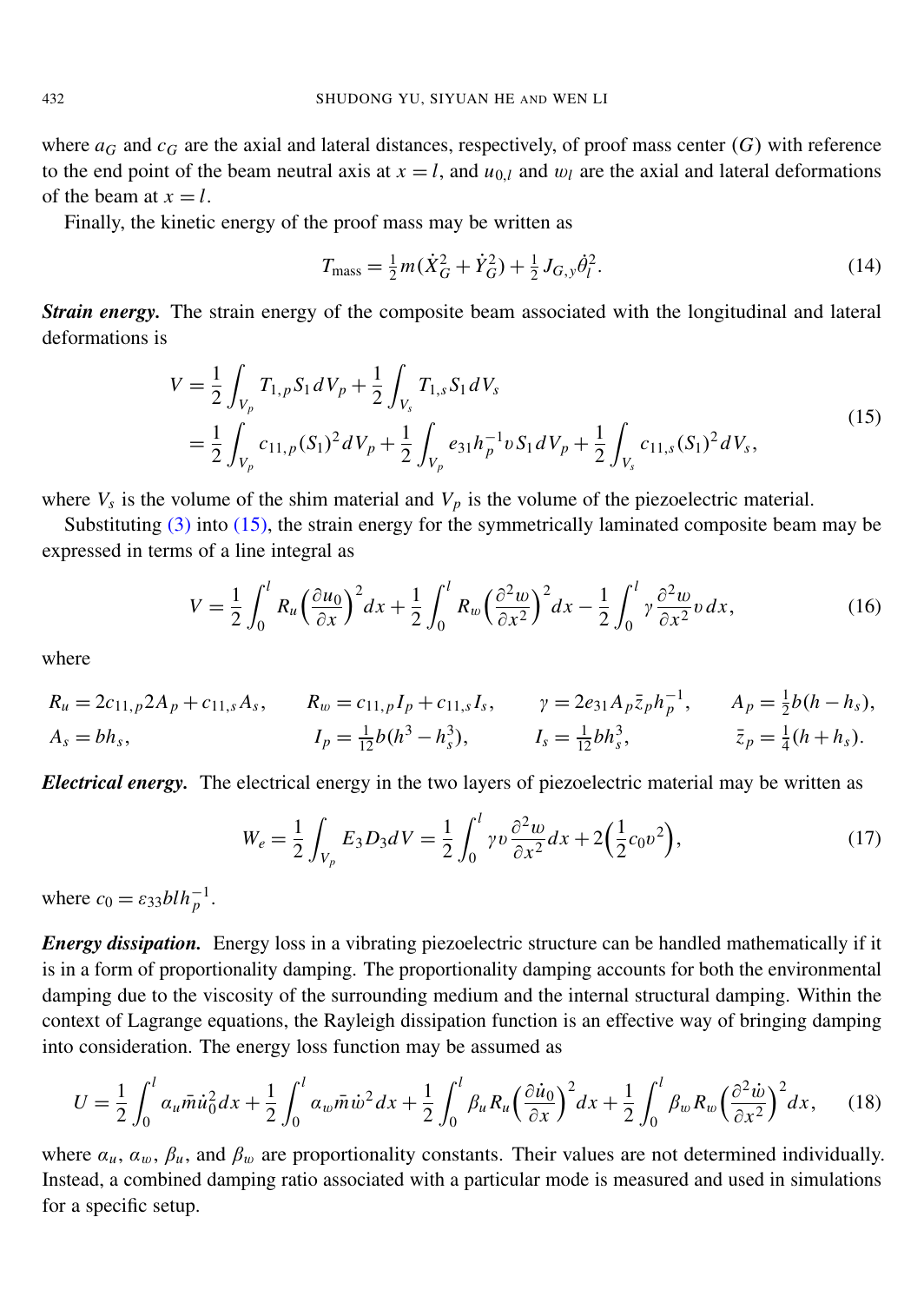*Work done on resistor.* The rate of electrical work done by the resistor per unit voltage is

$$
\dot{Q}_R = \begin{cases}\n-i & \text{for piezoelectric layers in parallel,} \\
-2i & \text{for piezoelectric layers in series,}\n\end{cases}
$$
\n(19)

where *i* is the current passing through the resistor.

The work done by the resistor per unit voltage is then

<span id="page-7-0"></span>
$$
Q_R = \begin{cases} -q & \text{for piezoelectric layers in parallel,} \\ -2q & \text{for piezoelectric layers in series,} \end{cases}
$$
 (20)

where *q* is the charge flowing through the resistor.

#### 3. Governing equations of the electromechanical system

In this section, a finite element procedure for obtaining a set of ordinary differential equations for the piezoelectric power harvesting system is presented.

*Beam finite elements.* The three-node beam element used in this paper has three axial nodal displacements,  $u_1^e$ ,  $u_2^e$ , and  $u_3^e$ , three lateral displacements,  $w_1^e$ ,  $w_2^e$ , and  $w_3^e$ , and three angles of rotation,  $\theta_1^e$ ,  $\theta_2^e$ , and  $\theta_3^e$ . To facilitate the formation of element matrices, a local axial coordinate originating at the first node of a beam element is used. For a straight beam, the local axial coordinate is related to the body-fixed coordinates by  $\xi = x - x_1^e$  and  $0 \le \xi \le l_e$ , where  $x_1^e$  is the axial coordinate of the first node of element *e* and ξ is the local coordinate for element *e*. The longitudinal and lateral displacements of a material point within a beam finite element may be determined by the shape function and nodal variables from the equations

$$
u_e = [N_1(\xi)][D_1^e][q_u^e], \quad w_e = [N_2(\xi)][D_2^e][q_w^e]. \tag{21}
$$

(see [\[Yu and Cleghorn 2002\]](#page-19-11)). For convenience in assembly of component equations, the global nodal displacement vector is rearranged in the following manner:

$$
\{r\} = \begin{bmatrix} u_1 & w_1 & \theta_1 & u_2 & w_2 & \theta_2 & \dots & u_{NN} & w_{NN} & \theta_{NN} \end{bmatrix}^T.
$$
 (22)

The longitudinal and lateral nodal displacements are related to the global displacement vector through transformation matrices  $[T_u^e]$  and  $[T_w^e]$  as follows:

$$
\{q_u^e\} = [T_u^e]\{r\}, \quad \{q_w^e\} = [T_w^e]\{r\}.
$$
 (23)

*Expressions for kinetic, strain, and dissipation and electric energies in nodal displacements.* If *N<sup>e</sup>* beam finite elements are used for the piezoelectric structure, the kinetic energy (excluding the rotary inertia), the strain energy, the Rayleigh dissipation energy function, and the electrical energy for the dynamical system may be written in terms of the nodal displacements and the voltage across a single layer of piezoelectric material may be written as

$$
T = \frac{1}{2} \{ \dot{r} \}^{T} [M] \{ \dot{r} \} + \dot{w}_{b} \{ \dot{r} \}^{T} \{ B \} + \frac{1}{2} \bar{m} l \dot{w}_{b}^{2}, \qquad U = \frac{1}{2} \{ \dot{r} \}^{T} [C] \{ \dot{r} \},
$$
  
\n
$$
V = \frac{1}{2} \{ r \}^{T} [K] \{ r \} - \frac{1}{2} \gamma v \{ r \}^{T} \{ \Theta \}, \qquad W_{e} = \frac{1}{2} v \{ r \}^{T} \{ \Theta \} + 2 \left( \frac{1}{2} c_{0} v^{2} \right),
$$
\n(24)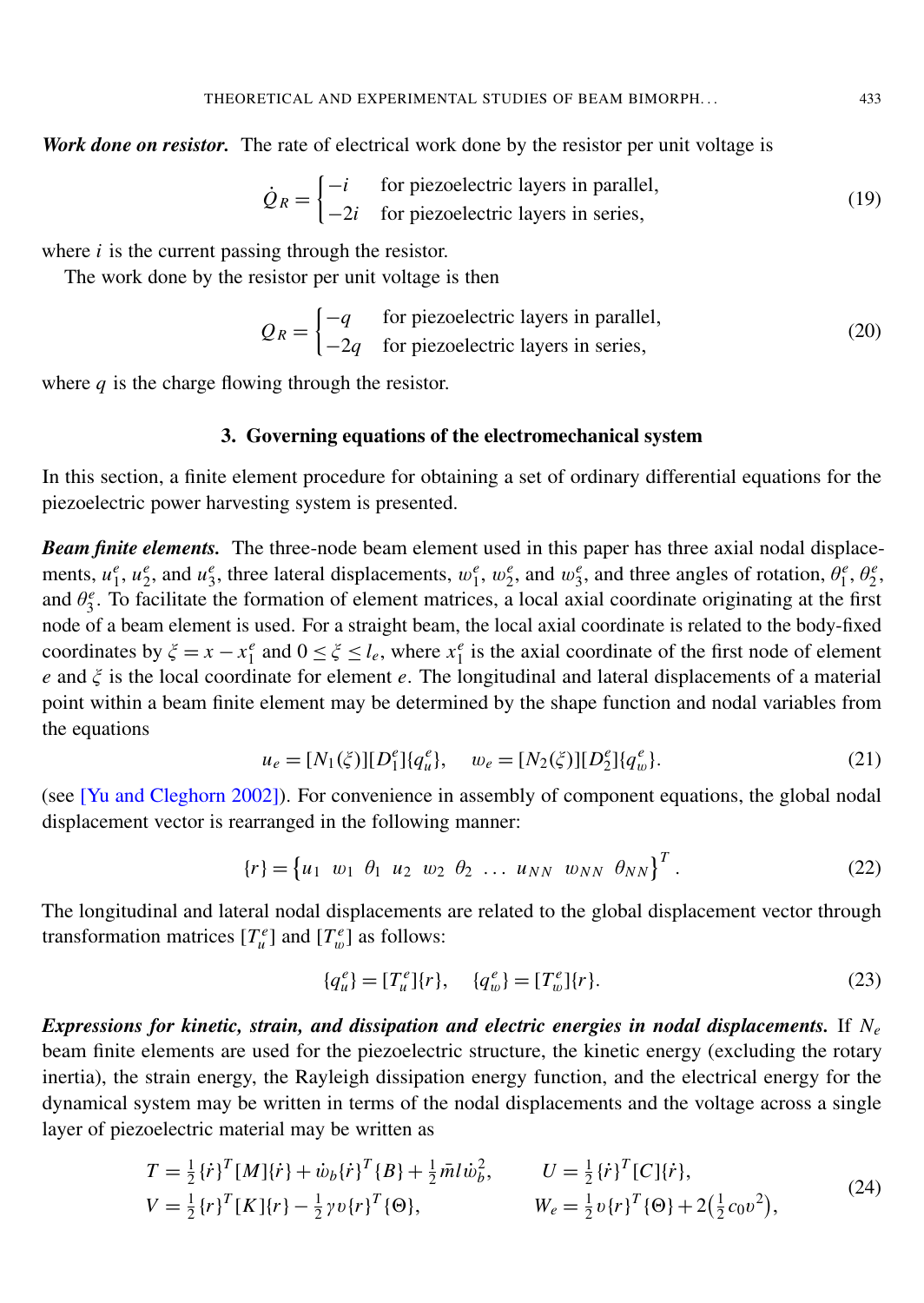where

$$
[C] = \sum_{e=1}^{NE} \left[ [T_{u}^{e}]^{T} [\alpha_{u} [M_{u}^{e}] + \beta_{u} [K_{u}^{e}] ] [T_{u}^{e}] \right] + \sum_{e=1}^{NE} [T_{w}^{e}]^{T} [\alpha_{w} [M_{w}^{e}] + \beta_{w} [K_{w}^{e}] ] [T_{w}^{e}],
$$
  
\n
$$
[M] = \sum_{e=1}^{NE} [T_{u}^{e}]^{T} [M_{u}^{e}] [T_{u}^{e}] + [T_{w}^{e}]^{T} [M_{w}^{e}] [T_{w}^{e}] + [M_{\text{mass}}], \quad [K] = \sum_{e=1}^{NE} [T_{u}^{e}]^{T} [K_{u}^{e}] [T_{u}^{e}] + [T_{w}^{e}]^{T} [K_{w}^{e}] [T_{w}^{e}]],
$$
  
\n
$$
[B] = \sum_{e=1}^{NE} [T_{w}^{e}]^{T} [B_{w}^{e}] + \{B_{\text{mass}}\}, \quad \{ \Theta \} = \sum_{e=1}^{NE} [T_{w}^{e}]^{T} \{ \Theta_{w}^{e}\},
$$
  
\n
$$
[M_{u}^{e}] = [D_{1}^{e}]^{T} \left[ \int_{0}^{l_{e}} \bar{m} [N_{1}]^{T} [N_{1}] d\xi \right] [D_{1}^{e}], \quad [M_{w}^{e}] = [D_{2}^{e}]^{T} \left[ \int_{0}^{l_{e}} \bar{m} [N_{2}]^{T} [N_{2}] d\xi \right] [D_{2}^{e}],
$$
  
\n
$$
[K_{u}^{e}] = [D_{1}^{e}]^{T} \left[ \int_{0}^{l_{e}} R_{u} [N_{1}^{e}]^{T} [N_{1}^{e}] d\xi \right], \quad \{ K_{w}^{e} \} = [D_{2}^{e}]^{T} \left[ \int_{0}^{l_{e}} R_{w} [N_{2}^{e}]^{T} [N_{2}^{e}] d\xi \right] [D_{2}^{e}],
$$
  
\n
$$
\{ \Theta \} = [D_{2}^{e}]^{T} \left\{ \int_{0}^{l_{e}} [N_{2}^{e}]^{T} d\xi \right\}, \quad \{ B_{w}^{e} \} = [D_{2}
$$

*Governing equations.* The Lagrangian for the electromechanical system may now be written as

$$
L = T - V + W_e = \frac{1}{2} \{ \dot{r} \}^T [M] \{ \dot{r} \} - \frac{1}{2} \{ q \}^T [K] \{ r \} + \gamma \{ r \}^T \{ \Theta \} v + 2 \left( \frac{1}{2} c_0 v^2 \right). \tag{25}
$$

Two sets of governing equations for the electromechanical system can be derived from the following Lagrange equations:

<span id="page-8-3"></span><span id="page-8-2"></span><span id="page-8-1"></span><span id="page-8-0"></span>
$$
\frac{d}{dt}\frac{\partial L}{\partial \{\dot{r}\}^T} + \frac{\partial U}{\partial \{\dot{r}\}^T} - \frac{\partial L}{\partial \{r\}^T} = \mathbf{0}, \qquad \frac{d}{dt}\frac{\partial L}{\partial \dot{v}} - \frac{\partial L}{\partial v} = Q_R.
$$
 (26)

Substituting [\(25\)](#page-8-0) into [\(26\),](#page-8-1) the equations of motion of the piezoelectric structure and the equation of the electrical power generation are written as

$$
[M]\{\ddot{r}\} + [C]\{\dot{r}\} + [K]\{r\} - \gamma[\Theta]v = -\{B\}\ddot{\omega}_b, \qquad \gamma[\Theta]^T\{r\} + 2c_0v = Q_R. \tag{27}
$$

When the electrical output from the piezoelectric structure is connected to a resistor load and the two piezoelectric layers are connected in parallel, the voltage is related to the rate of charge as  $v = R\dot{q}$ . Incorporating the above electrical boundary condition and the first relation in  $(20)$  into  $(27)$ , the governing equations for the coupled electromechanical system may be rewritten in terms of the mechanical displacements and the electric charge, for a sinusoidal base motion,  $w_b = A \sin(\omega t + \phi)$ , as follows:

$$
\begin{bmatrix}\n[M] & \mathbf{0} \\
\mathbf{0} & 0\n\end{bmatrix}\n\begin{bmatrix}\n\{\ddot{r}\} \\
\ddot{q}\n\end{bmatrix} + \begin{bmatrix}\n[C] & -\gamma R[\Theta] \\
\mathbf{0} & R\n\end{bmatrix}\n\begin{bmatrix}\n\{\dot{r}\} \\
\dot{q}\n\end{bmatrix} + \begin{bmatrix}\nK & \mathbf{0} \\
[\Theta]^T \frac{\gamma}{2c_0} & \frac{1}{2c_0}\n\end{bmatrix}\n\begin{bmatrix}\n\{r\} \\
q\n\end{bmatrix} = A\omega^2 \sin(\omega t + \phi) \begin{bmatrix}\n\{B\} \\
0\n\end{bmatrix}.
$$
\n(28)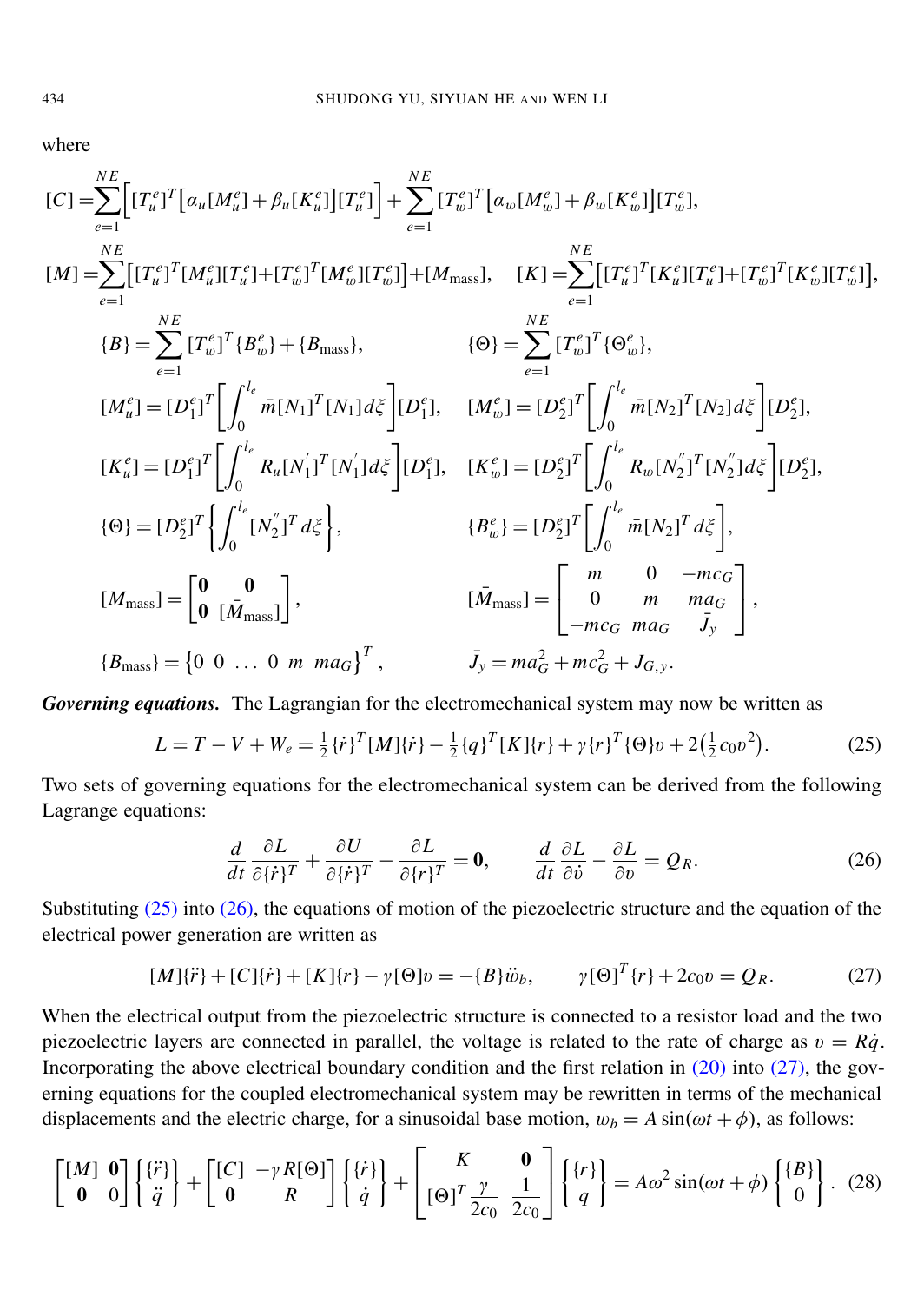[Equation](#page-8-3) (28) is valid for two piezoelectric layers connected in parallel. The voltages across the two piezoelectric layers are each equal to the voltage across the resistor.

In the case where the two piezoelectric layers are connected in series, the voltage across the resistor is twice the voltage across each piezoelectric layer, that is,  $v = R\dot{q}/2$ . In the case of a series connection, one obtains the following governing equations for the electromechanical system:

<span id="page-9-0"></span>
$$
\begin{bmatrix}\n[M] & \mathbf{0} \\
\mathbf{0} & 0\n\end{bmatrix}\n\begin{bmatrix}\n\{\ddot{r}\} \\
\ddot{q}\n\end{bmatrix} + \begin{bmatrix}\n[C] & -[\Theta]\gamma \frac{R}{2} \\
\mathbf{0} & R\n\end{bmatrix}\n\begin{bmatrix}\n\{\dot{r}\} \\
\dot{q}\n\end{bmatrix} + \begin{bmatrix}\nK & \mathbf{0} \\
[\Theta]^T \frac{\gamma}{c_0} & \frac{2}{c_0}\n\end{bmatrix}\n\begin{bmatrix}\n\{r\} \\
q\n\end{bmatrix} = A\omega^2 \sin(\omega t + \phi) \begin{bmatrix}\n\{B\} \\
0\n\end{bmatrix}.
$$
\n(29)

*Handling mechanical boundary conditions.* If the base is considered rigid, the piezoelectric beam is clamped to the base. The axial displacement, the lateral displacement, and the angle of rotation of the beam with respect to the base are zero. The boundary conditions at the clamping end can be easily handled using the elimination method or the penalty method [\[Bathe 1995\]](#page-19-13). In this paper, the elimination method is employed. It is noted that other boundary conditions, such as elastically restrained edges simulating less than rigid constraints between the base and the beam, can also be handled in the frame work of the finite element formulation.

Deleting the first three equations and the first three nodal variables in the remaining equations in [\(28\),](#page-8-3) the governing equations for the electromechanical system, which satisfy all electrical and mechanical boundary conditions for the parallel connection of the two piezoelectric layers, may now be written as

$$
\begin{bmatrix} [\tilde{M}] & \mathbf{0} \\ \mathbf{0} & 0 \end{bmatrix} \begin{bmatrix} \{\tilde{r}\} \\ \tilde{q} \end{bmatrix} + \begin{bmatrix} [\tilde{C}] & -\gamma R[\tilde{\Theta}] \\ \mathbf{0} & R \end{bmatrix} \begin{bmatrix} \{\tilde{r}\} \\ \dot{q} \end{bmatrix} + \begin{bmatrix} \tilde{K} & \mathbf{0} \\ [\tilde{\Theta}]^T \frac{\gamma}{2c_0} & \frac{1}{2c_0} \end{bmatrix} \begin{bmatrix} \{\tilde{r}\} \\ q \end{bmatrix} = A\omega^2 \sin(\omega t + \phi) \begin{bmatrix} \{\tilde{B}\} \\ 0 \end{bmatrix}, \tag{30}
$$

where matrices with a tilde on top are the result of their corresponding matrices with the first three rows and columns deleted, and vectors with a tilde are the result of their corresponding vectors with the first three elements deleted.

Similarly, [Equation](#page-9-0) (29) for the series connection of the two piezoelectric layers can also be modified to satisfy the boundary condition at the clamped end. The governing equations for the coupled electromechanical system may be written as

$$
\begin{bmatrix} [\tilde{M}] & \mathbf{0} \\ \mathbf{0} & 0 \end{bmatrix} \begin{bmatrix} \{\tilde{r}\} \\ \tilde{q} \end{bmatrix} + \begin{bmatrix} [\tilde{C}] & -[\tilde{\Theta}] \frac{\gamma R}{2} \\ \mathbf{0} & R \end{bmatrix} \begin{bmatrix} \{\tilde{r}\} \\ \tilde{q} \end{bmatrix} + \begin{bmatrix} \tilde{K} & \mathbf{0} \\ [\tilde{\Theta}]^T \frac{\gamma}{c_0} & \frac{2}{c_0} \end{bmatrix} \begin{bmatrix} \{\tilde{r}\} \\ q \end{bmatrix} = A\omega^2 \sin(\omega t + \phi) \begin{bmatrix} \{\tilde{B}\} \\ 0 \end{bmatrix}.
$$
 (31)

[Equation \(30\)](#page-9-1) for the coupled electromechanical system can be written in a unified manner as

<span id="page-9-2"></span><span id="page-9-1"></span>
$$
[M_{\rm em}]\{\ddot{x}_{\rm em}\} + [C_{\rm em}]\{\dot{x}_{\rm em}\} + [K_{\rm em}]\{x_{\rm em}\} = \{F_{\rm em}\}\sin(\omega t + \phi),\tag{32}
$$

where the subscript em in the above equations stands for electromechanical. Other quantities are defined as follows for the two piezoelectric layers in parallel:

$$
[M_{\rm em}] = \begin{bmatrix} [\tilde{M}] & \mathbf{0} \\ \mathbf{0} & 0 \end{bmatrix}, [C_{\rm em}] = \begin{bmatrix} [\tilde{C}] & -\gamma R[\tilde{\Theta}] \\ \mathbf{0} & R \end{bmatrix}, [K_{\rm em}] = \begin{bmatrix} \tilde{K} & \mathbf{0} \\ [\tilde{\Theta}]^T \frac{\gamma}{2c_0} & \frac{1}{2c_0} \end{bmatrix}, \{x_{\rm em}\} = \begin{bmatrix} {\{\tilde{r}\}} \\ q \end{bmatrix}, \{F_{\rm em}\} = A\omega^2 \begin{bmatrix} \{\tilde{B}\} \\ 0 \end{bmatrix}.
$$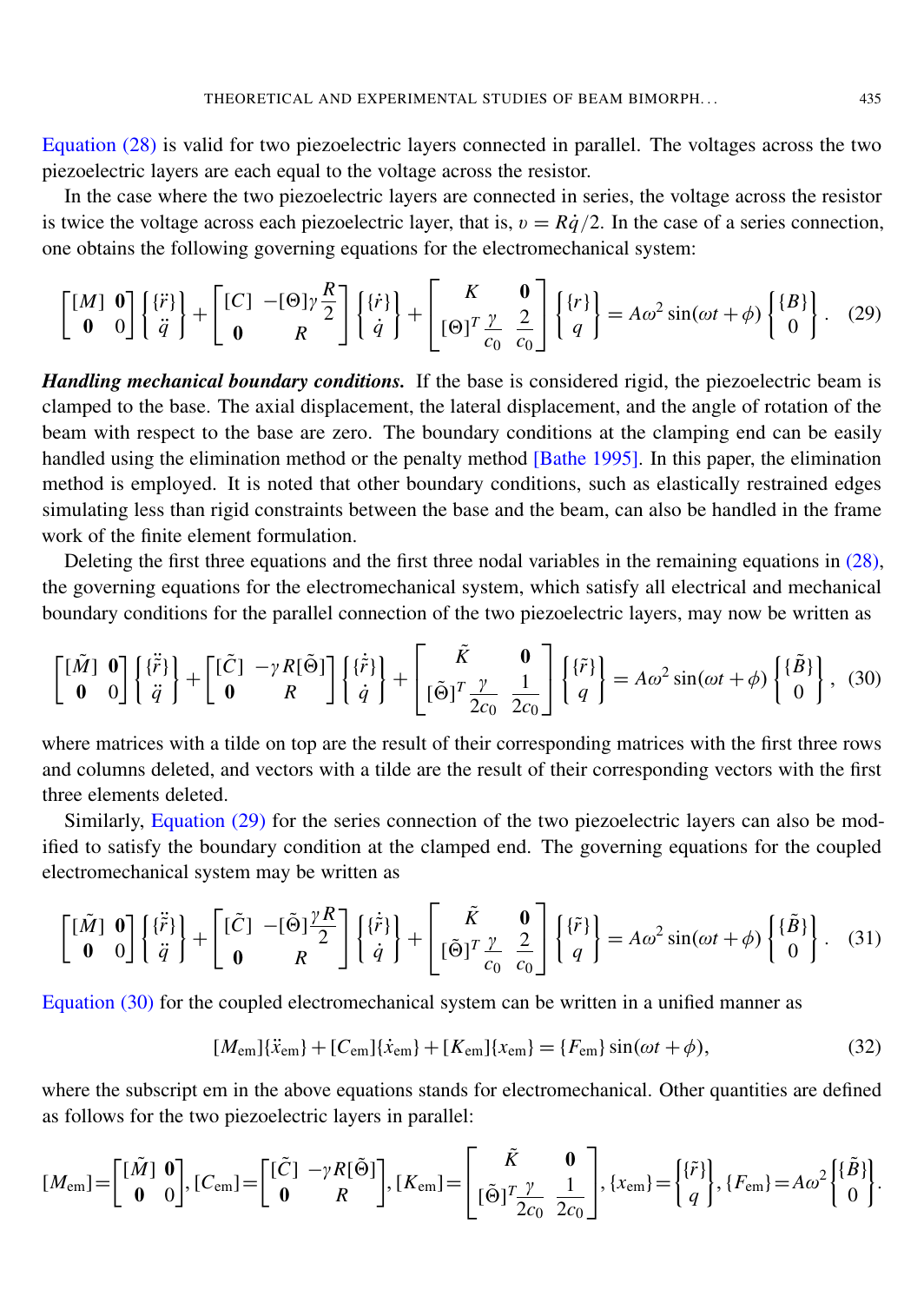For the two piezoelectric layers in series, the electromechanical mass matrix and the load vector are identical to those given above. However, the electromechanical damping matrix and the electromechanical stiffness matrix are different and are given as:

$$
[C_{\rm em}] = \begin{bmatrix} [\tilde{C}] & -[\tilde{\Theta}] \frac{\gamma R}{2} \\ \mathbf{0} & R \end{bmatrix}, \qquad [K_{\rm em}] = \begin{bmatrix} \tilde{K} & \mathbf{0} \\ [\tilde{\Theta}]^T \frac{\gamma}{c_0} & \frac{2}{c_0} \end{bmatrix}.
$$

**Steady-state solution.** A steady-state solution to [\(32\)](#page-9-2) may be sought in the following manner:

<span id="page-10-0"></span>
$$
\{x_{\rm em}\} = \{X\}_c \cos(\omega t + \phi) + \{X\}_s \sin(\omega t + \phi),\tag{33}
$$

where  $\{X\}_c$  and  $\{X\}_s$  are constant vectors.

Substituting [\(33\)](#page-10-0) into the governing differential equations and comparing the coefficients associated with the cosine and sine harmonics, one obtains the following set of inhomogeneous algebraic equations for the two unknown vectors:

<span id="page-10-1"></span>
$$
\begin{bmatrix} [K_{\rm em}] - [M_{\rm em}] \omega^2 & [C_{\rm em}] \omega \\ -[C_{\rm em}] \omega & [K_{\rm em}] - [M_{\rm em}] \omega^2 \end{bmatrix} \begin{Bmatrix} \{X\}_c \\ \{X\}_s \end{Bmatrix} = \begin{Bmatrix} \mathbf{0} \\ \{F_{\rm em}\} \end{Bmatrix}.
$$
 (34)

Once  ${X}$ <sup> $c$ </sup> and  ${X}$ <sup> $s$ </sup> are determined, the amplitudes for the mechanical variables (nodal displacements) and the electrical variable can be computed. A postprocessing scheme can be employed to obtain the amplitudes for the current, voltage and power. It is noted that there are two ways to determine the power output: the peak power and the average power. For the sinusoidally varying current and voltage across an electrical load, the average power is one half of the peak power.

For a piezoelectric system under sinusoidal base motion, [\(34\)](#page-10-1) can be used to obtain the mechanical and electrical responses provided that the damping ratio accounts for the loss of energy in the form of structural damping. For small scale vibration, the air resistance is negligible.

### 4. Validation of the proposed model

The model proposed in this paper is validated by comparing the simulation results obtained using the model with the experimental results of two piezoelectric bimorph beam power harvesters. One design, with the two piezoelectric layers connected in series and a proof mass simplified as a point mass, is available in the literature. The other design, with the two piezoelectric layers connected in parallel and a proof mass which cannot be simplified as a point mass, is built and tested in this paper for investigating the effect of the mass moment of inertia and mass center offset.

<span id="page-10-2"></span>*A cantilever piezoceramic structure carrying a point mass.* The first system, sketched in [Figure 3,](#page-10-2) is a piezoceramic harvester developed in [\[Erturk and Inman 2009\]](#page-19-10). The dimensions of the proof mass in the



Figure 3. Sketch of the piezoelectric structure carrying a small point mass.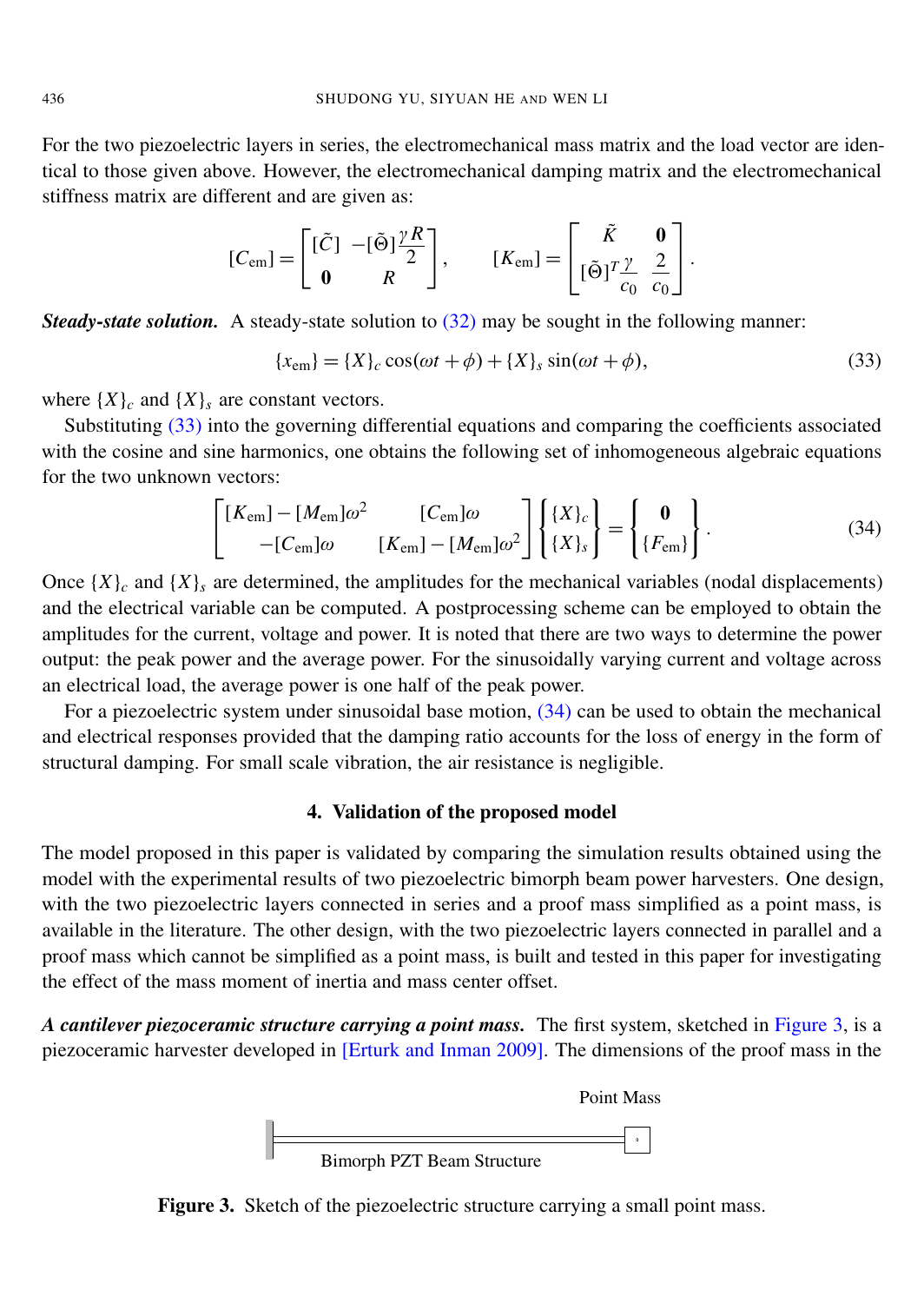plane of base motion are relatively small and thus it is treated as a point mass. The two piezoelectric layers are connected in a series manner to power a resistive load.

To validate the finite element model described in this paper, simulations were conducted for four different meshing schemes. The bimorph piezoelectric beam consists of a shim core of brass and two layers of piezoceramic materials. Parameters for the piezoelectric power harvester are given in [Table 1](#page-11-0) for reference. The proof mass is treated as a point mass, that is, the effects of the mass moment of inertia and the mass center offset are ignored in this paper and in [\[Erturk and Inman 2009\]](#page-19-10). An electrical load of  $R = 470 \text{ k}\Omega$  was used. The peak powers, peak voltages, and optimal frequencies, obtained using one, two, four, and seven beam finite elements, are given in [Table 2.](#page-12-0) Here the optimal frequencies are the frequencies at which a maximum power (or voltage) is generated for a given resistive load and base excitation amplitude. It can be seen that the results converge rapidly if four or more elements are

<span id="page-11-0"></span>

| Parameters                                 | Symbol          | Values              |  |
|--------------------------------------------|-----------------|---------------------|--|
| Piezoelectric structure                    |                 |                     |  |
| Length (mm)                                | l               | 50.8                |  |
| Width (mm)                                 | b               | 31.8                |  |
| Damping ratio                              | ζ               | 0.027               |  |
| Shim material (brass)                      |                 |                     |  |
| Thickness (mm)                             | $t_{\rm s}$     | 0.14                |  |
| Modulus of elasticity (GPa)                | $E_s$           | 105                 |  |
| Shim density $(kg/m^3)$                    | $\rho_s$        | 9000                |  |
| Piezoelectric material (PZT-5A)            |                 |                     |  |
| Thickness of each piezoelectric layer (mm) | $t_p$           | 0.26                |  |
| Modulus of elasticity (GPa)                | $E_p$           | 66                  |  |
| Density $(kg/m^3)$                         | $\rho_p$        | 7800                |  |
| Piezoelectric constant (pm/V)              | $d_{31}$        | 190                 |  |
| Piezolayer permittivity (F/m)              | $\mathcal{E}33$ | $1500\varepsilon_0$ |  |
| Proof mass                                 |                 |                     |  |
| Mass $(g)$                                 | $\mathfrak{m}$  | 12.0                |  |
| Mass moment of inertia $(\text{kg m}^2)$   | $J_G$           | 0                   |  |
| Mass center $x$ -location (mm)             | $a_G$           | 0                   |  |
| Mass center $z$ -location (mm)             | $c_G$           | 0                   |  |
| Base motion (harmonic)                     |                 |                     |  |
| Acceleration magnitude $(m/s2)$            | A               | 1 g or 9.81         |  |
| Frequency range for testing (Hz)           | $\omega$ or $f$ | $30 - 70$           |  |

Table 1. Parameters for a bimorph piezoelectric harvester carrying a small proof mass [\[Erturk and Inman 2009\]](#page-19-10). The finite element model has  $N_e = 7$  elements, except for convergence studies, where different numbers of finite elements were used. The resistance *R* of the resistor is variable. The two piezoelectric layers are connected in series.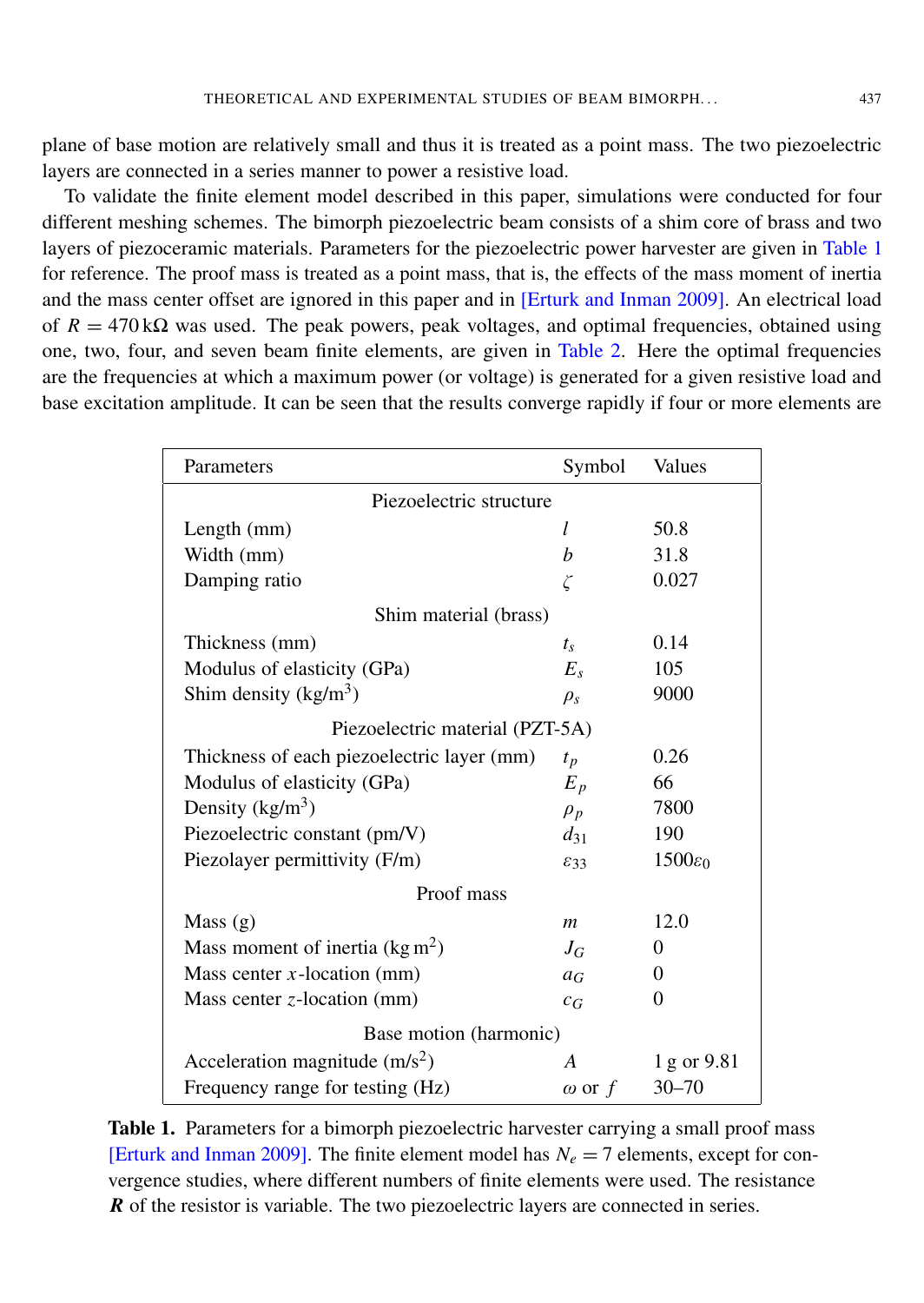<span id="page-12-0"></span>

| elements used |        |        | Number of beam Peak power (mW) Peak voltage (V) Optimal frequency (Hz) |
|---------------|--------|--------|------------------------------------------------------------------------|
|               | 18.470 | 93.170 | 48.040                                                                 |
|               | 18.479 | 93.194 | 48.050                                                                 |
|               | 18.470 | 93.170 | 48.050                                                                 |
|               | 18.470 | 93.170 | 48.050                                                                 |

**Table 2.** Convergence studies for a bimorph beam of [\[Roundy et al. 2004\]](#page-19-0) for  $R = 470 \text{ k}\Omega$ .

used. Based on this, seven beam finite elements are used for all simulations in this paper. Use of an unnecessarily large number of elements is not desired for bimorph beams of small length-to-width ratios (about 1.6 for the bimorph beam used in [\[Erturk and Inman 2009\]](#page-19-10)).

For  $R = 470 \text{ k}\Omega$ , the experimental peak powers of [\[Erturk and Inman 2009\]](#page-19-10) were digitized and plotted against the simulation results obtained using the procedure proposed in this paper. It can be seen from [Figure 4](#page-12-1) that the simulation results are in good agreement with the data of [\[Erturk and Inman 2009\]](#page-19-10).

A cantilever piezoelectric power harvester with a nonpoint mass. The second power harvester, designed, fabricated, and tested in this paper, is shown in [Figure 5.](#page-13-0) In this design, the mass moment of inertia and mass center offset of the proof mass contribute significantly to the structural natural frequencies and the electrical power generation. Thus the mass cannot be treated as a point mass. The power harvester is tested on a vibration shaker. The shaker is made to vibrate sinusoidally with a peak acceleration amplitude of 0.5 g and adjustable excitation frequencies (20–120 Hz). The entire experimental setup,

<span id="page-12-1"></span>

Frequency [Hz]

Figure 4. Comparison of simulated peak power outputs with the experimental data in [\[Erturk and Inman 2009\]](#page-19-10) for  $R = 470 \text{ k}\Omega$ .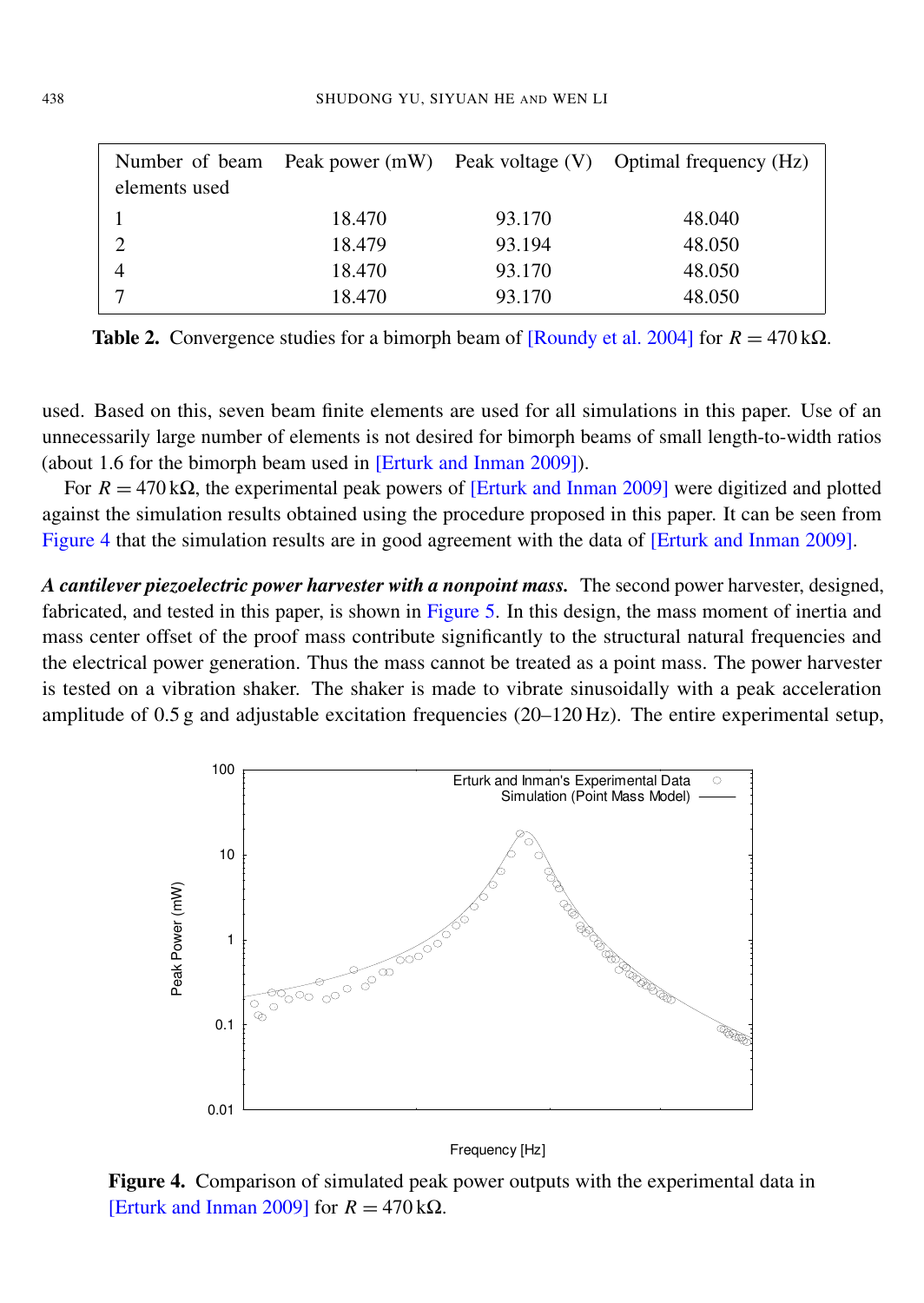<span id="page-13-0"></span>

Figure 5. Photograph of the piezoelectric structure carrying a large proof mass.

<span id="page-13-1"></span>

Figure 6. Photograph of the entire experimental setup.

consisting of the shaker, the piezoelectric harvester, a resistor load, a digital oscilloscope, and a data acquisition system, is shown in [Figure 6.](#page-13-1)

The average power outputs for frequencies between 20 Hz and 120 Hz were measured and computed using the procedure described in the previous section for six different electric loads (20, 70, 150, 250, 350, and 500 k $\Omega$ ). Two proof mass models, the comprehensive mass model and the point mass model, were used in the simulations. The comprehensive model takes into consideration the mass, mass moment of inertia, axial offset, and vertical offset of the mass center with respect to the bimorph beam and mass interface. The point mass model takes into consideration only the mass concentrated at the beammass interface. In an impact test, the damping ratio was found to be 0.024 for the experimental setup.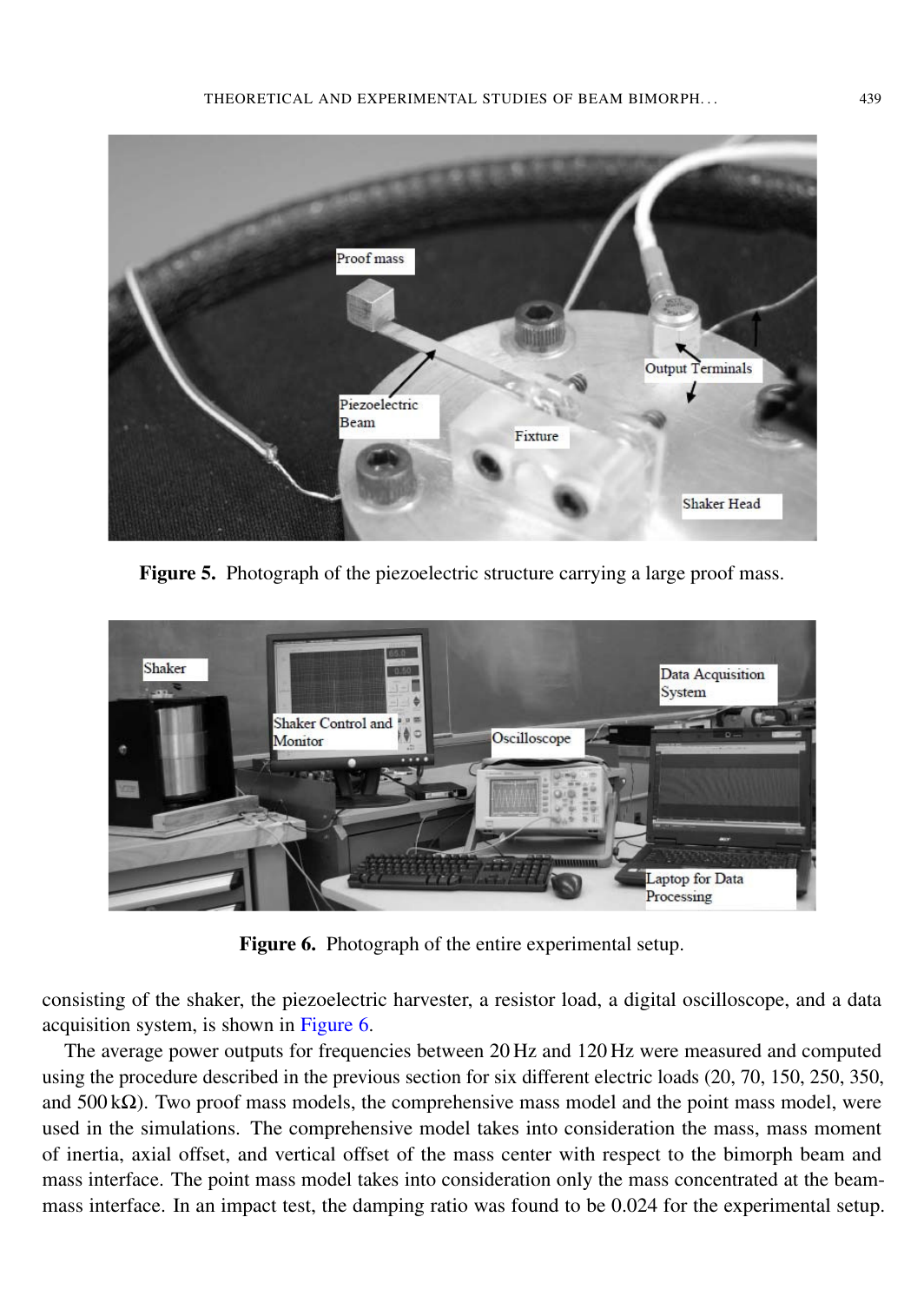This damping ratio is used for all simulations. According to [Figure 7,](#page-14-0) for all six resistive loads, the comprehensive model yields a good match with the experimental data while the point mass model leads to significant discrepancy between the calculated results and the experimental data in terms of resonant frequencies and the generated power.

<span id="page-14-0"></span>

Figure 7. Comparisons of simulated average power outputs with experimental data for ranges of excitation frequencies and electrical loads.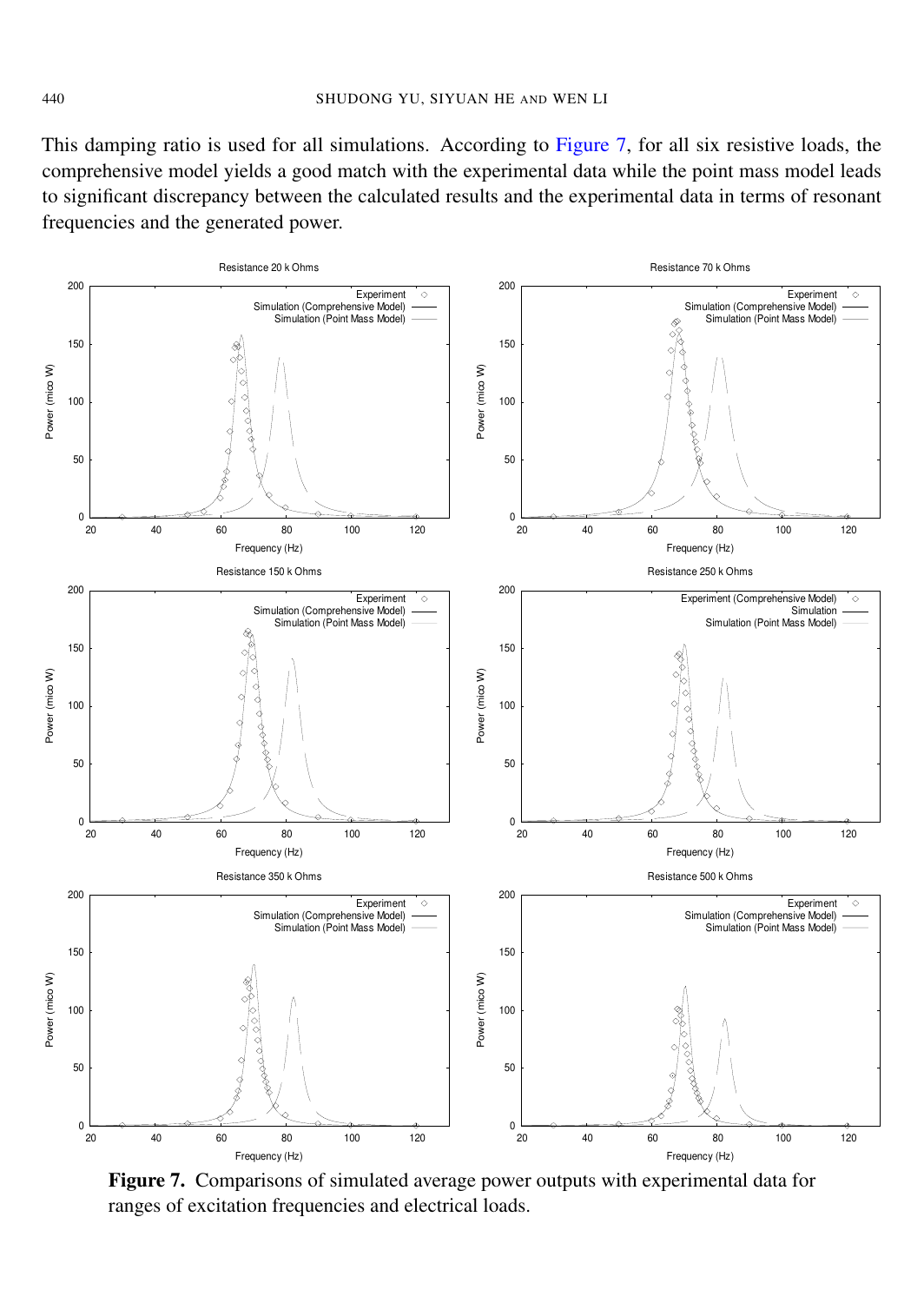#### 5. Effects of the dimension and geometry of the proof mass on power output

To reduce the overall dimensions, heavy materials such as tungsten are commonly used to make the proof mass for a cantilever-based bimorph piezoelectric structure. However, this reduction does not validate the use of a point model. In this section, the effects on power generation when different proof masses are attached are investigated for the piezoelectric system described in [Table 3.](#page-15-0) The system is excited by sinusoidal base motion with a 0.5 g acceleration magnitude and variable frequencies.

Four different configurations of proof masses of parallelepiped shapes, as shown in [Figure 8,](#page-16-0) are studied. These mass shapes and attachments are used in typical designs in the literature. All masses have a dimension of 5 mm in the *y*-direction. The first three masses have their mass centers located at the beam neutral axis. There is only a horizontal offset between the proof mass center and the structure-mass

<span id="page-15-0"></span>

| Parameters                                 | Symbol           | Values                 |  |
|--------------------------------------------|------------------|------------------------|--|
| Piezoelectric structure                    |                  |                        |  |
| Length (mm)                                | l                | 21.85                  |  |
| Width (mm)                                 |                  | 3.2                    |  |
| Damping ratio (1st mode)                   | $\zeta$          | 0.024                  |  |
| Shim material (brass)                      |                  |                        |  |
| Thickness (mm)                             | $t_{\rm s}$      | 0.102                  |  |
| Modulus of elasticity (GPa)                | $E_s$            | 100                    |  |
| Shim density $(kg/m^3)$                    | $\rho_{s}$       | 8.4                    |  |
| Piezoelectric material (PZT-5E)            |                  |                        |  |
| Thickness of each piezoelectric layer (mm) | $t_p$            | 0.139                  |  |
| Modulus of elasticity (GPa)                | $E_p$            | 62                     |  |
| Density $(kg/m^3)$                         | $\rho_p$         | 7800                   |  |
| Piezoelectric constant (m/V)               | $d_{31}$         | $0.320 \times 10^{-9}$ |  |
| Piezolayer permittivity (F/m)              | $\mathcal{E}33$  | $3.364 \times 10^{-8}$ |  |
| Proof mass                                 |                  |                        |  |
| Mass (kg)                                  | $\boldsymbol{m}$ | $0.975 \times 10^{-3}$ |  |
| Mass moment of inertia $(\text{kg m}^2)$   | $J_G$            | $0.406 \times 10^{-8}$ |  |
| Length (mm)                                | $\mathfrak{a}$   | 5                      |  |
| Width (mm)                                 | h                | 5                      |  |
| Height (mm)                                | $\overline{c}$   | 5                      |  |
| Base motion (harmonic)                     |                  |                        |  |
| Acceleration magnitude $(m/s2)$            | $\overline{A}$   | 4.905                  |  |
| Frequency range for testing (Hz)           | $\omega$ or f    | $20 - 120$             |  |

Table 3. Parameters for an experimental bimorph piezoelectric harvester carrying a large proof mass on top. The resistance  *of the resistor is variable. The finite element* model has  $N_e = 7$  elements. The two piezoelectric layers are connected in parallel.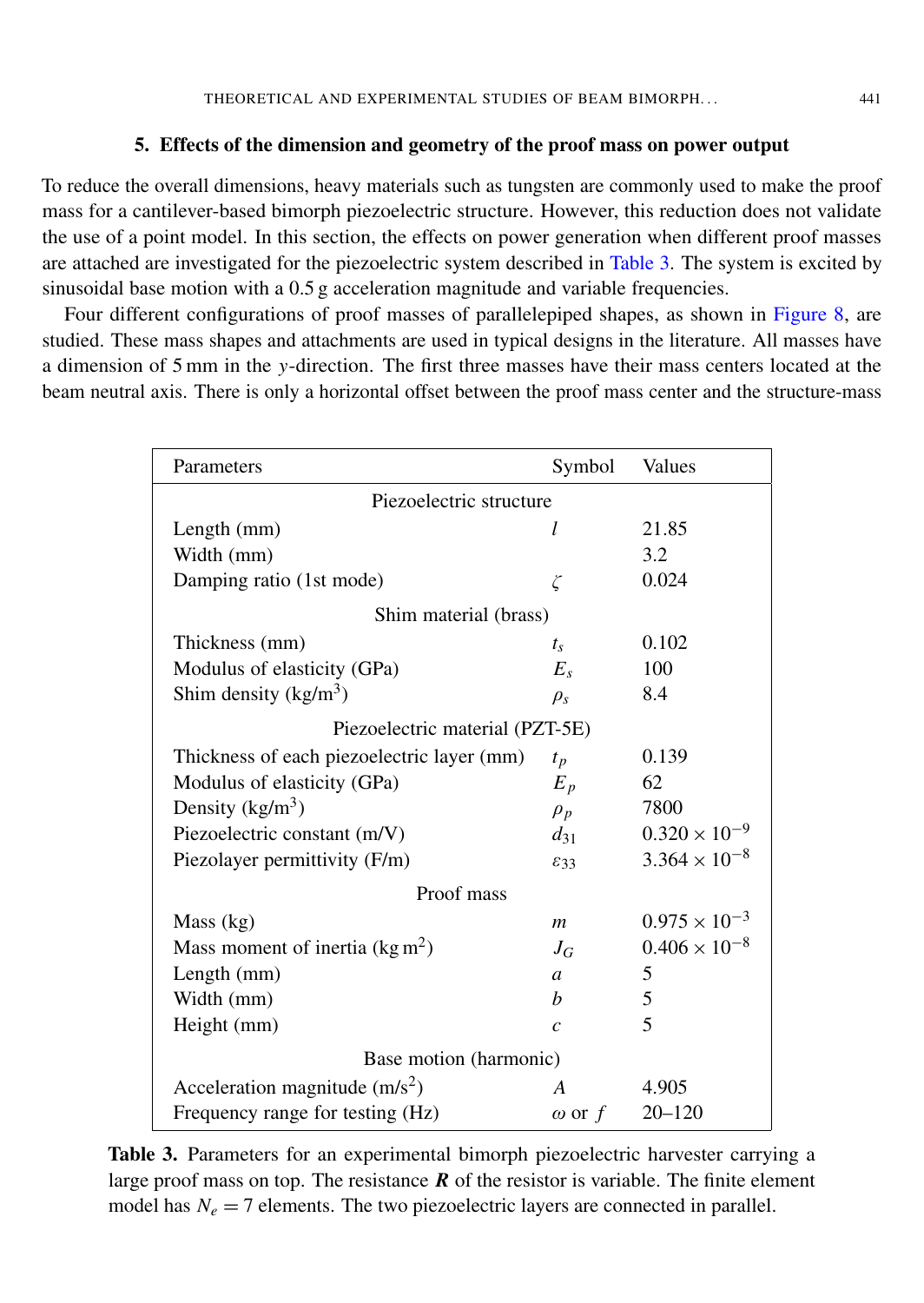<span id="page-16-0"></span>

) ) ) masses have a thickness of 5 mm in the *y*-direction. Figure 8. Four different proof masses and configurations. All parallelepiped proof

) ) ) interface. The fourth mass is placed on top of the beam, and therefore has both a horizontal and a vertical offset between the proof mass center and the structure-mass interface. From the mass matrix composition in the governing equations, the vertical offset, *cG*, couples the axial deformation and vertical bending. The presence of a nonzero vertical offset requires that the axial deformation be considered. Overall, the point mass model, in which the mass moment of inertia and the mass center offset are ignored, tends to overpredict the structural natural frequencies. As a result, when the piezoelectric structure is connected to a resistive load, the resonant frequency of the electromechanical system is shifted upwards.

The results shown in [Figure 9](#page-17-0) indicate that the fundamental natural frequencies vary considerably with the characteristic dimension of the four masses. The point mass model yields acceptable results only when the overall dimensions of the proof mass in the *x*-*z* plane are small. This is especially true for the third and fourth shapes, which have a square aspect ratio; the proof masses shrink to a point if the characteristic dimensions (lengths and heights) reduce to zero. However, for the first shape, the characteristic dimension of the proof mass is the length with a fixed height of 5 mm; the natural frequencies do not quite converge to those for a point mass. For the second proof mass shape, the point mass model does not yield satisfactory results even if the characteristic dimension (height) approaches zero.

Accurate predictions of power generation from a beam-mass cantilever piezoelectric system depend strongly on the reliable prediction of the structural natural frequencies. Errors in predicting the structural natural frequencies will result in errors in power generation. The simulated power outputs in the fre-quency range 0–200 Hz are shown in [Figure 10](#page-18-0) for parallel connection and a resistive load of  $R = 70 \text{ k}\Omega$ for the piezoelectric structure defined in [Table 3.](#page-15-0) It can be seen clearly from the simulation results that the proof mass dimension and geometry shift the occurrence of peak powers considerably. It is noted that for the fourth shape, the second spike corresponding to the second resonant frequency appears at 180 Hz from the comprehensive model.

According to the above simulations and analysis, the mass moment of inertia, axial offset, and vertical offset of the mass center due to the nonnegligible dimension and the geometry of the proof mass have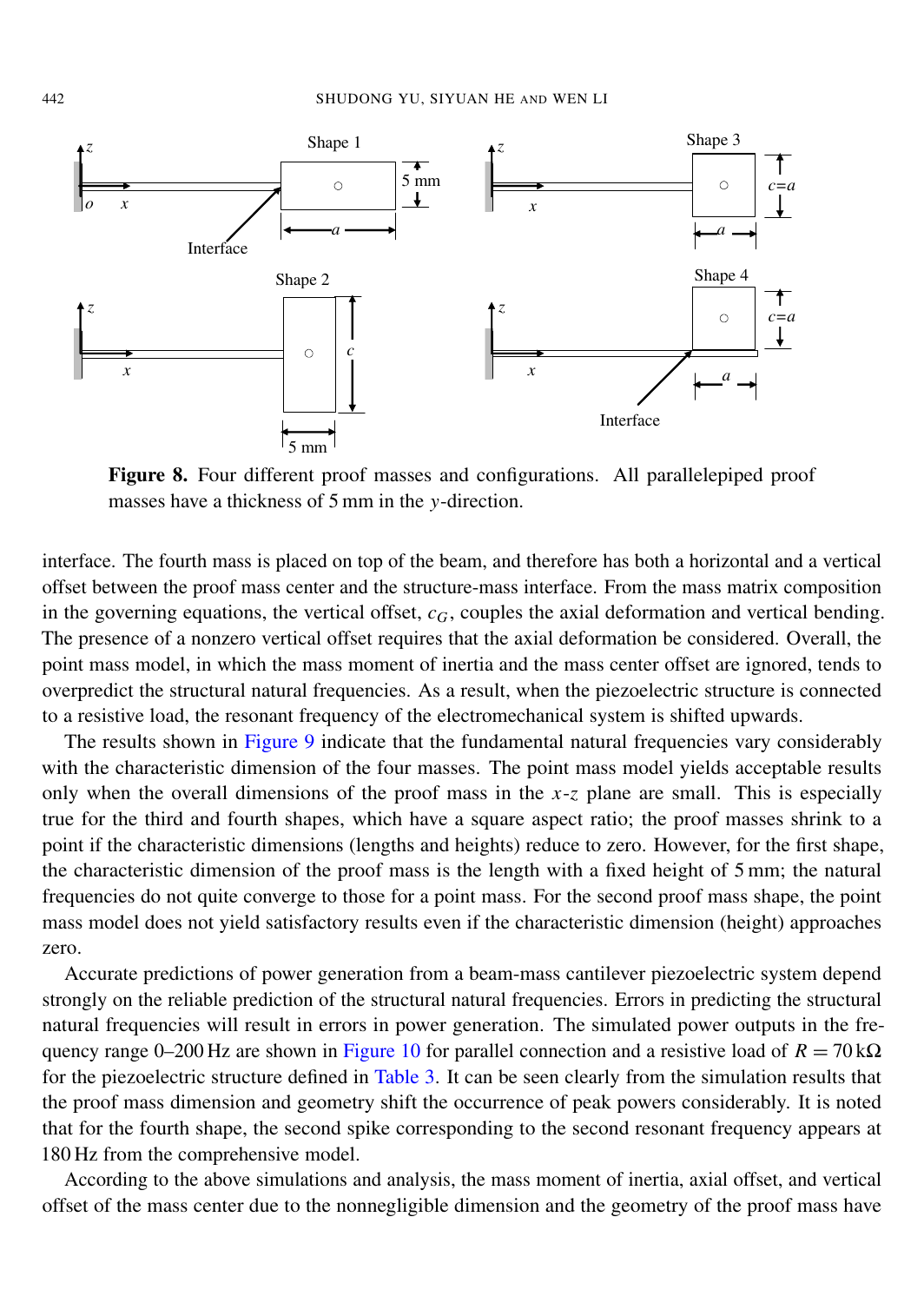<span id="page-17-0"></span>

Figure 9. Effects of proof masses and configurations on structural natural frequencies.

significant effects on the resonant frequency of the piezoelectric beam power harvesters and the output power. The comprehensive finite element model presented in this paper can readily take the effects of the proof mass dimension and geometry into consideration and thus is able to accurately predict the performance of piezoelectric power harvesters. However, it can be very difficult to consider those effects in analytical models or equivalent circuit models. As a result, the comprehensive finite element model is more advantageous than the simplified analytical model in simulating piezoelectric power harvesters.

be pointed out here that, for proof masses of complex configurations, the predictions of the point mass For the block type proof mass photographed in [Figure 5,](#page-13-0) the resonant frequencies predicted by the comprehensive model are in excellent agreement with the experimental resonant frequencies for a wide range of resistive loads. However, the point mass model overpredicts the resonant frequencies by 18%. As for the peak powers and voltages, the errors of predicted values using the point mass model vary with the resistive loads. At  $70 \text{ k}\Omega$ , the point mass model underpredicts the peak power by 9.5%. It should model may be completely unacceptable.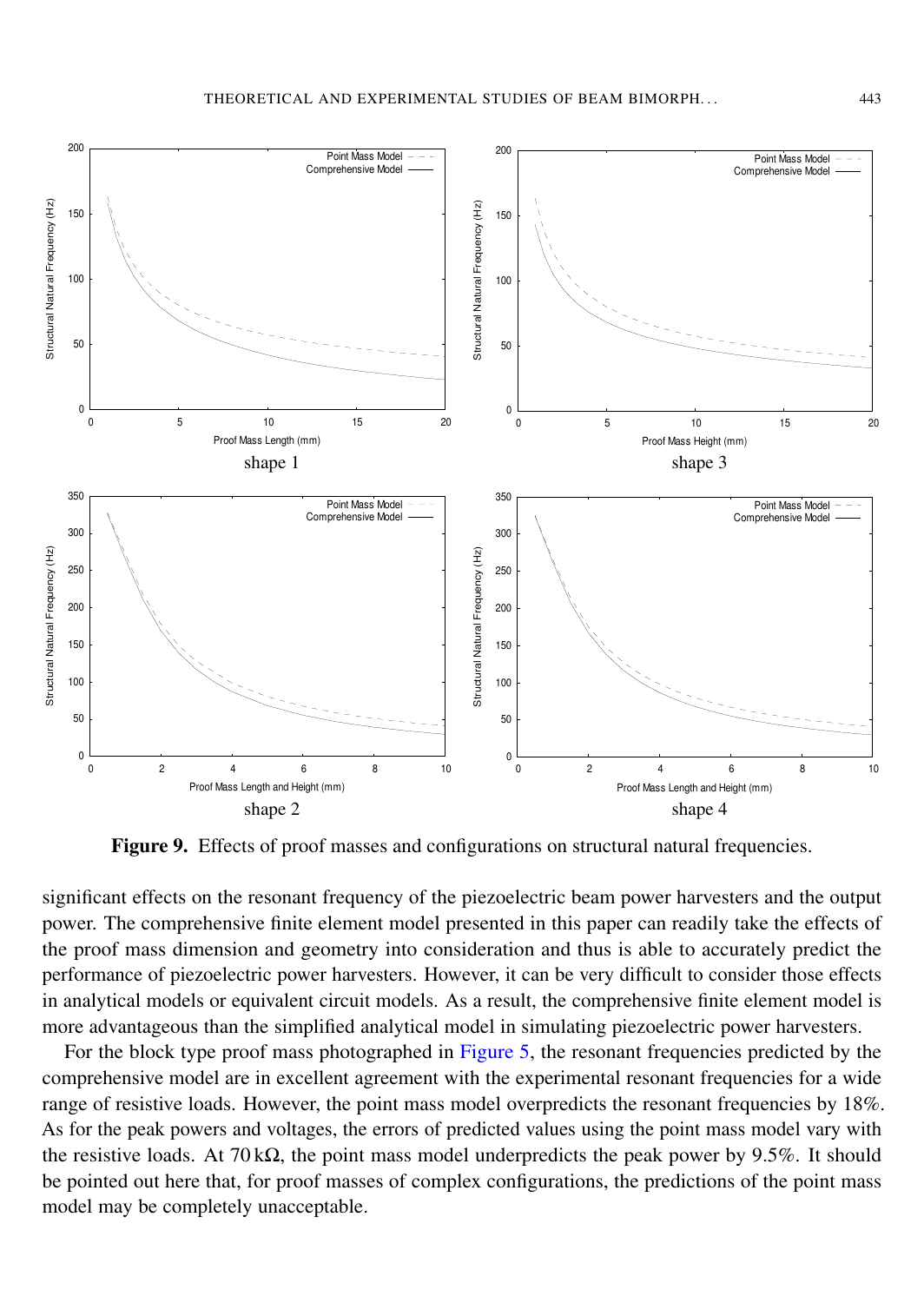<span id="page-18-0"></span>

**Figure 10.** Effects of proof masses on output powers for  $R = 70 \text{ k}\Omega$ .

### Conclusions

A comprehensive model, along with a point mass model, is developed in this paper to simulate the mechanical motion and electrical power of piezoelectric bimorph energy harvesters. The mass moment of inertia and bending-axial stretching coupling effects due to a nonsymmetric proof mass configuration are considered in the comprehensive model. The simulation results from the point mass and comprehensive models are compared with independent data available in the literature for a series connection between the two PZT layers and newly obtained experimental data for a parallel connection. Excellent agreement was achieved between the theoretical predictions from the comprehensive model and the measurements for both sets of experiments. It is found that the point mass model produces significant errors for both the resonant frequencies and electrical powers. Sensitivity studies conducted using the comprehensive model show that the effects of mass, mass moment inertia, and mass center offset of a proof mass on the electrical power harvesting are significant and must all be taken into consideration in simulations.